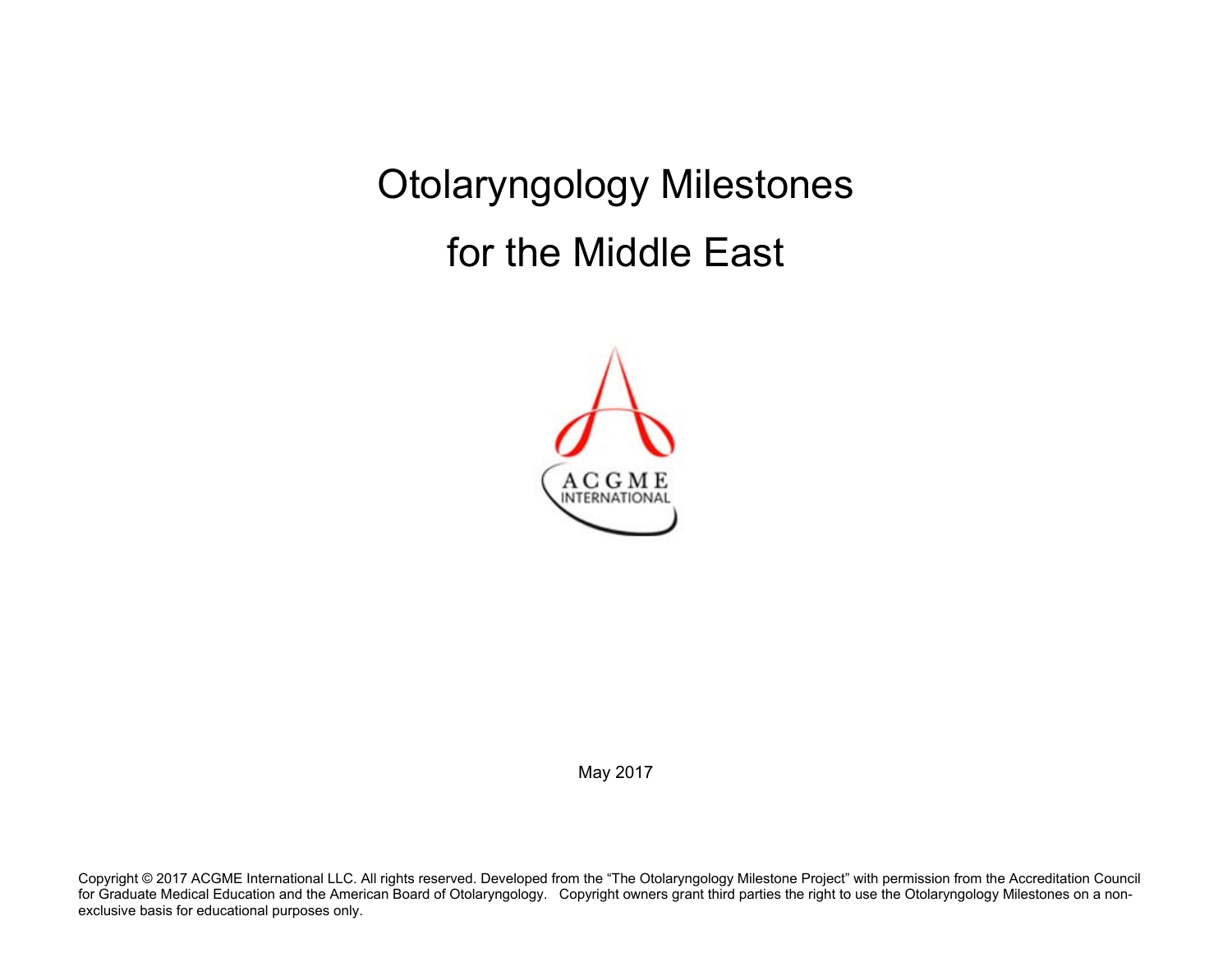The Otolaryngology Milestones for the Middle East

The Milestones are designed only for use in evaluation of residents in the context of their participation in ACGME-I-accredited residency programs. The Milestones provide a framework for the assessment of the development of the resident in key dimensions of the elements of physician competency in a specialty. They neither represent the entirety of the dimensions of the six domains of physician competency, nor are they designed to be relevant in any other context.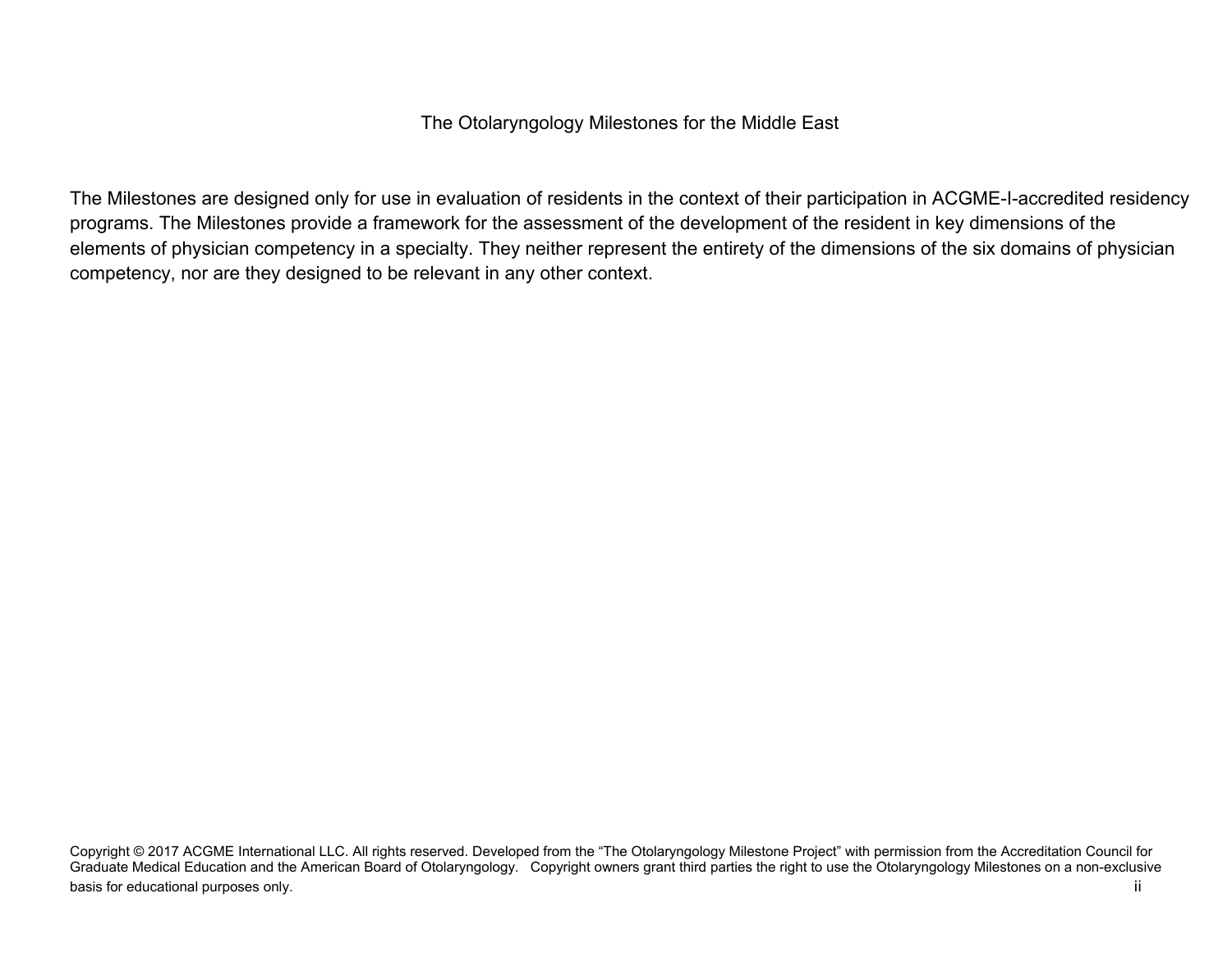## **Milestones Reporting**

This document presents milestones designed for programs to use in semi-annual review of resident performance and reporting to the ACGME-I. Milestones are knowledge, skills, attitudes, and other attributes for each of the ACGME-I competencies organized in a developmental framework from less to more advanced. They are descriptors and targets for resident performance as a learner moves from entry into their program through graduation.

For each period, review and reporting will involve selecting milestone levels that best describe each resident's current performance and attributes. Milestones are arranged in numbered levels. Tracking from "Critical Deficiencies"/"Level 1" to "Aspirational"/"Level 5" is synonymous with moving from novice to expert in the specialty. These levels do not correspond with time in the educational program. Dependent upon previous education and experience, residents may enter a program at varying points in the Milestones.

Selection of a level implies that the resident substantially demonstrates the milestones in that level, as well as those in lower levels (see the diagram on page v).

**Level 1:** The resident demonstrates milestones expected of an incoming resident.

**Level 2:** The resident is advancing and demonstrates additional milestones, but is not yet performing at a mid-residency level.

**Level 3:** The resident continues to advance and demonstrate additional milestones, consistently including the majority of milestones targeted for residency.

**Level 4:** The resident has advanced so that he or she now substantially demonstrates the milestones targeted for residency. This level is designed as the graduation target.

Level 5: The resident has advanced beyond performance targets set for residency and is demonstrating "aspirational" goals, which might describe the performance of someone who has been in practice for several years. It is expected that only a few exceptional residents will reach this level.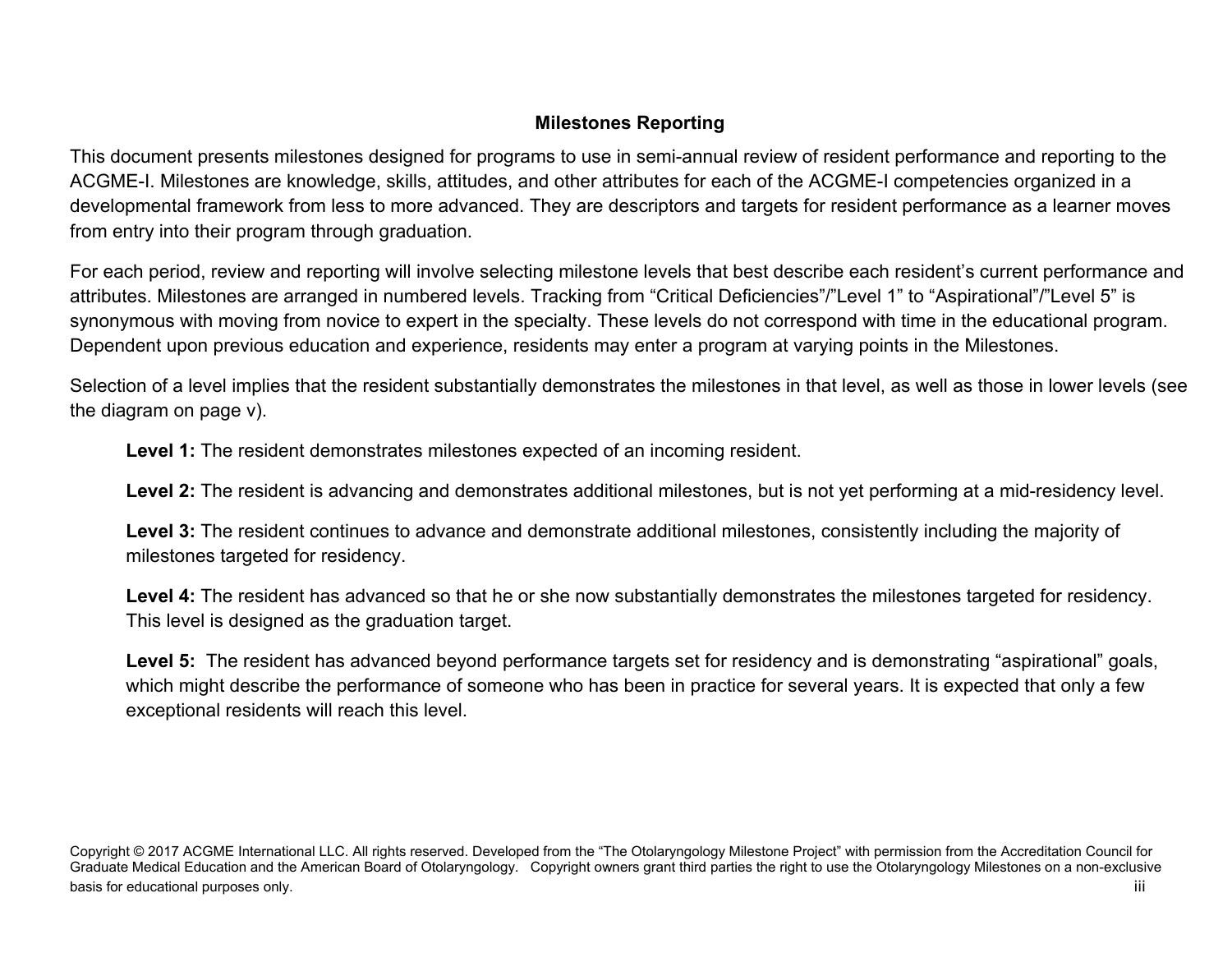## **Additional Notes**

The "Level 4" Milestones are designed as the graduation *target* and *do not* represent a graduation *requirement*. Making decisions about readiness for graduation is the purview of the program director. Study of Milestones performance data will be required before the ACGME-I and its partners will be able to determine whether milestones in the first four levels appropriately represent the developmental framework, and whether Milestone data overall are of sufficient quality to be used for high-stakes decisions.

*Answers to Frequently Asked Questions about Milestones are posted on the ACGME-I website.*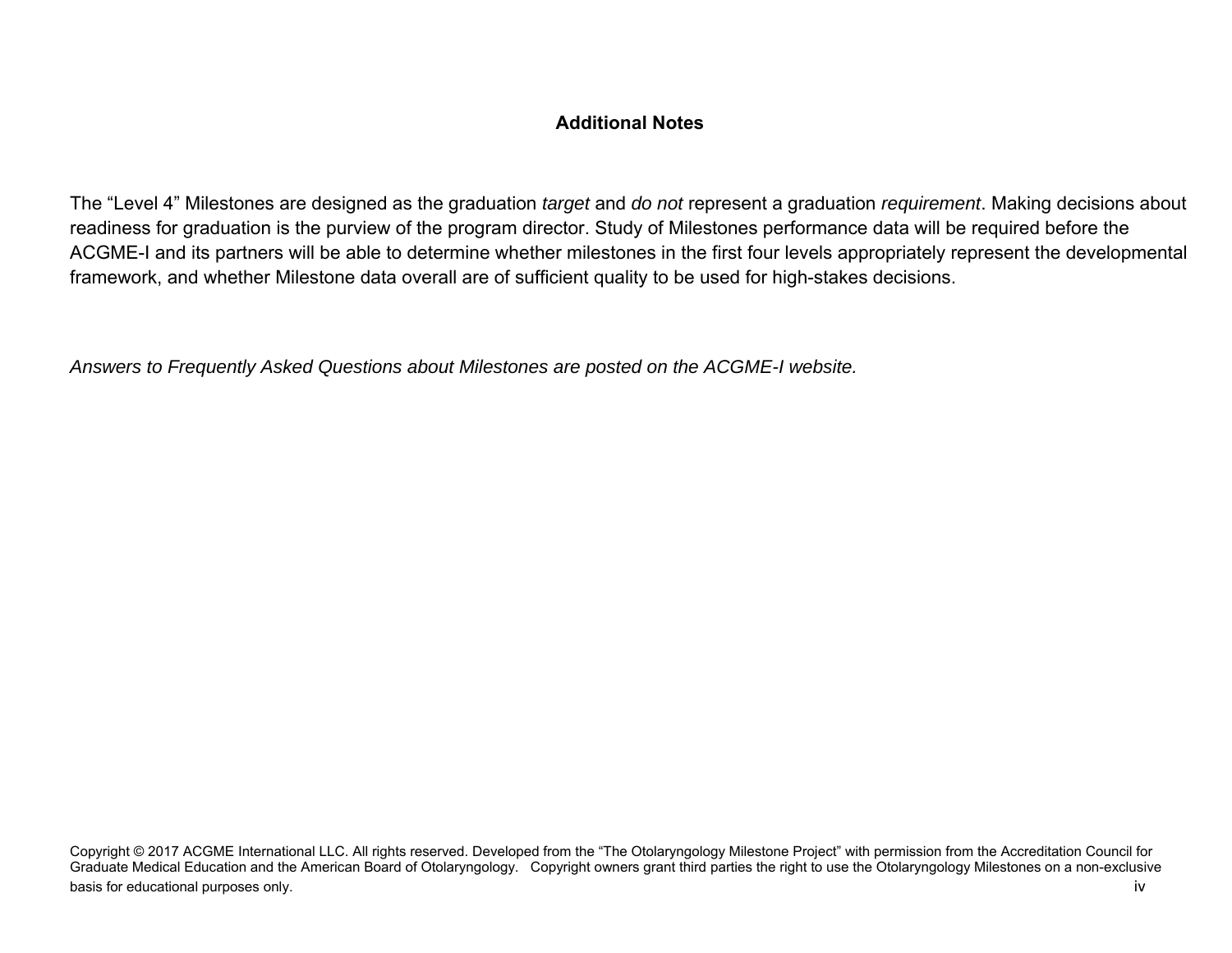The diagram below presents an example set of milestones for one sub-competency in the same format as the ACGME-I Report Worksheet. For each reporting period, a learner's performance on the milestones for each sub-competency will be indicated by selecting the level of milestones that best describes that learner's performance in relation to those milestones.

| Systems-Based Practice 1: Patient Safety and Quality Improvement                                                                                                    |                                                                                                                                                                                                                                                                                                         |                                                                                                                                                                                                      |                                                                                                                                                                                                                    |                                                                                                                                                                                                         |
|---------------------------------------------------------------------------------------------------------------------------------------------------------------------|---------------------------------------------------------------------------------------------------------------------------------------------------------------------------------------------------------------------------------------------------------------------------------------------------------|------------------------------------------------------------------------------------------------------------------------------------------------------------------------------------------------------|--------------------------------------------------------------------------------------------------------------------------------------------------------------------------------------------------------------------|---------------------------------------------------------------------------------------------------------------------------------------------------------------------------------------------------------|
| Level 1                                                                                                                                                             | Level <sub>2</sub>                                                                                                                                                                                                                                                                                      | Level 3                                                                                                                                                                                              | Level 4                                                                                                                                                                                                            | Level 5                                                                                                                                                                                                 |
| Demonstrates<br>knowledge of common<br>patient safety events                                                                                                        | Identifies system<br>factors that lead to<br>patient safety events<br>Reports patient safety<br>events through<br>institutional reporting<br>systems (actual or<br>simulated)<br>Describes local quality<br>improvement initiatives<br>(e.g., community<br>vaccination rate,<br>infection rate, smoking |                                                                                                                                                                                                      | Conducts analysis of<br>patient safety events<br>and offers error<br>prevention strategies<br>(simulated or actual)                                                                                                | Actively engages teams<br>and processes to<br>modify systems to<br>prevent patient safety<br>events                                                                                                     |
| Demonstrates<br>knowledge of how to<br>report patient safety<br>events<br>Demonstrates<br>knowledge of basic<br>quality improvement<br>methodologies and<br>metrics |                                                                                                                                                                                                                                                                                                         |                                                                                                                                                                                                      | Discloses patient safety<br>events to patients and<br>families (simulated or<br>actual)<br>Demonstrates the skills<br>required to identify,<br>develop, implement, and<br>analyze a quality<br>improvement project | Role models or mentors<br>others in the disclosure<br>of patient safety events<br>Creates, implements,<br>and assesses quality<br>improvement initiatives<br>at the institutional or<br>community level |
|                                                                                                                                                                     | cessation)                                                                                                                                                                                                                                                                                              |                                                                                                                                                                                                      |                                                                                                                                                                                                                    |                                                                                                                                                                                                         |
| Comments:                                                                                                                                                           |                                                                                                                                                                                                                                                                                                         |                                                                                                                                                                                                      |                                                                                                                                                                                                                    | Not yet achieved Level 1                                                                                                                                                                                |
| Selecting a response box in the middle<br>of a level implies that milestones in<br>that level and in lower levels have been<br>substantially demonstrated.          |                                                                                                                                                                                                                                                                                                         | Selecting a response box on the line in<br>between levels indicates that milestones in<br>lower levels have been substantially<br>demonstrated as well as some milestones in<br>the higher level(s). |                                                                                                                                                                                                                    |                                                                                                                                                                                                         |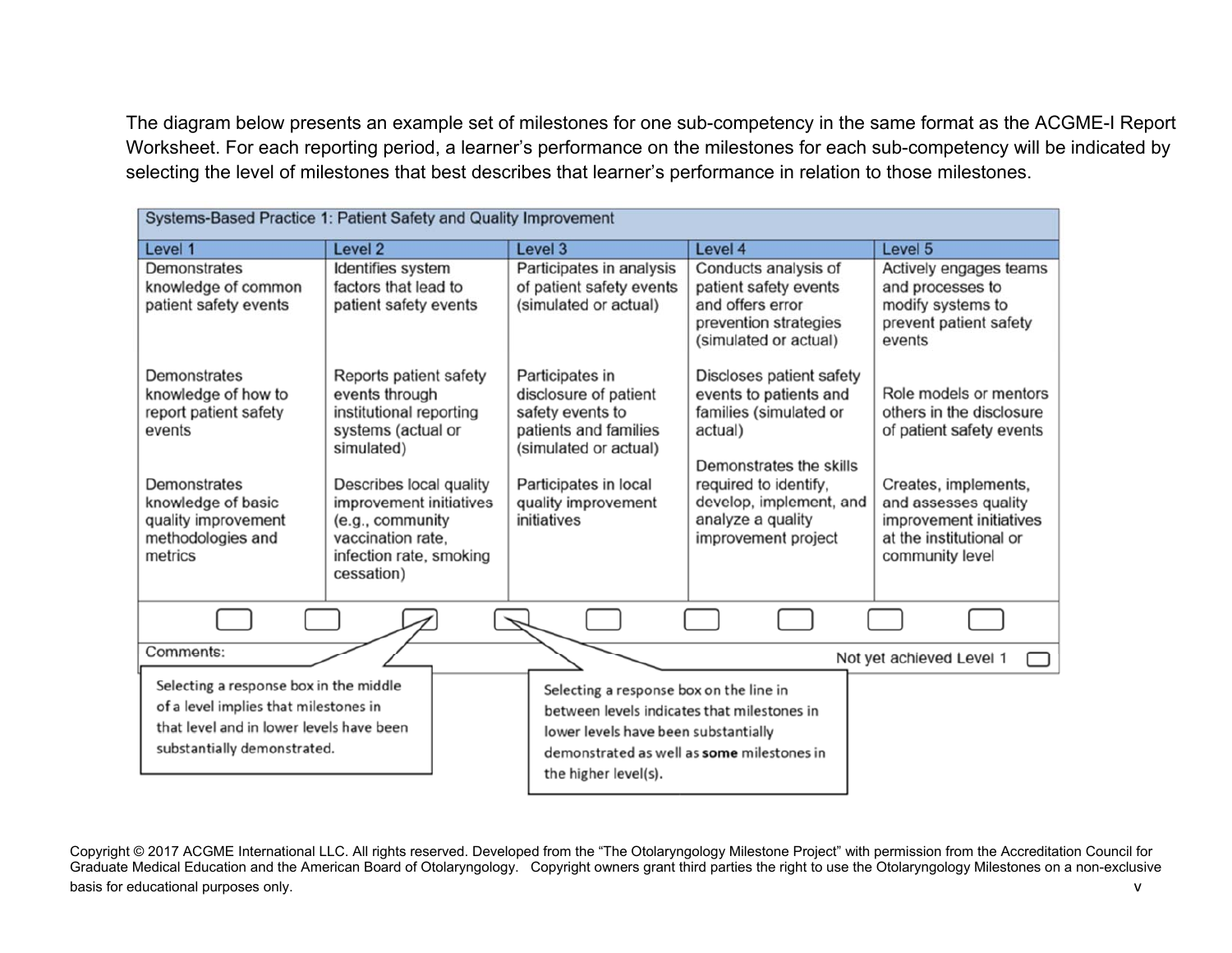| <b>Patient Care 1: Salivary Disease</b>                                       |                                                                                                                                                                                                                    |                                                                                                                                                                   |                                                                                                                                                                |                                                                                                                                                             |  |  |
|-------------------------------------------------------------------------------|--------------------------------------------------------------------------------------------------------------------------------------------------------------------------------------------------------------------|-------------------------------------------------------------------------------------------------------------------------------------------------------------------|----------------------------------------------------------------------------------------------------------------------------------------------------------------|-------------------------------------------------------------------------------------------------------------------------------------------------------------|--|--|
| Level 1                                                                       | Level 2                                                                                                                                                                                                            | Level 3                                                                                                                                                           | Level 4                                                                                                                                                        | Level 5                                                                                                                                                     |  |  |
| Obtains basic history and<br>physical                                         | Obtains focused history<br>and physical, including<br>comprehensive head and<br>neck exam, neck and<br>cranial nerve exam; orders<br>appropriate labs, fine-<br>needle aspiration (FNA),<br>and radiologic studies | Interprets appropriate<br>lab, pathologic, and<br>radiologic studies                                                                                              | Accurately tumor node<br>metastasis (TNM) stages a<br>specific patient                                                                                         | Performs ultrasound<br>guided FNA of salivary<br>gland mass                                                                                                 |  |  |
| Understands normal<br>salivary gland function                                 | Understands factors<br>precipitating inflammatory<br>salivary disease                                                                                                                                              | Describes an accurate<br>differential diagnosis of<br>a salivary gland mass;<br>able to clinically<br>distinguish neoplastic<br>from non-neoplastic<br>etiologies | Makes correct diagnosis<br>from clinical, radiologic,<br>and pathologic information;<br>knows histopathologic<br>findings of common<br>neoplastic processes    | Teaches pathophysiology                                                                                                                                     |  |  |
| Knows treatment of<br>sialadenitis                                            | Discusses treatment<br>modality options in general<br>terms (including adjuvant<br>treatment)                                                                                                                      | Discusses appropriate<br>therapeutic options and<br>understands implications<br>of those options                                                                  | Formulates appropriate<br>treatment plan for a<br>specific salivary gland<br>cancer patient based on<br>primary site, disease<br>stage, and patient<br>factors |                                                                                                                                                             |  |  |
| Knows how to scrub;<br>performs surgical time<br>out; maintains sterile field | Performs intra-operative<br>patient prep; raises skin<br>flaps in appropriate plane;<br>able to aesthetically close<br>wound                                                                                       | Performs procedure<br>with assistance;<br>identifies<br>neurovascular<br>structures                                                                               | Completes procedure with<br>oversight                                                                                                                          | Performs extended<br>dissection of parotid bed<br>neoplasm with<br>preservation of<br>neurovascular (NV)<br>structures as appropriate;<br>teaches procedure |  |  |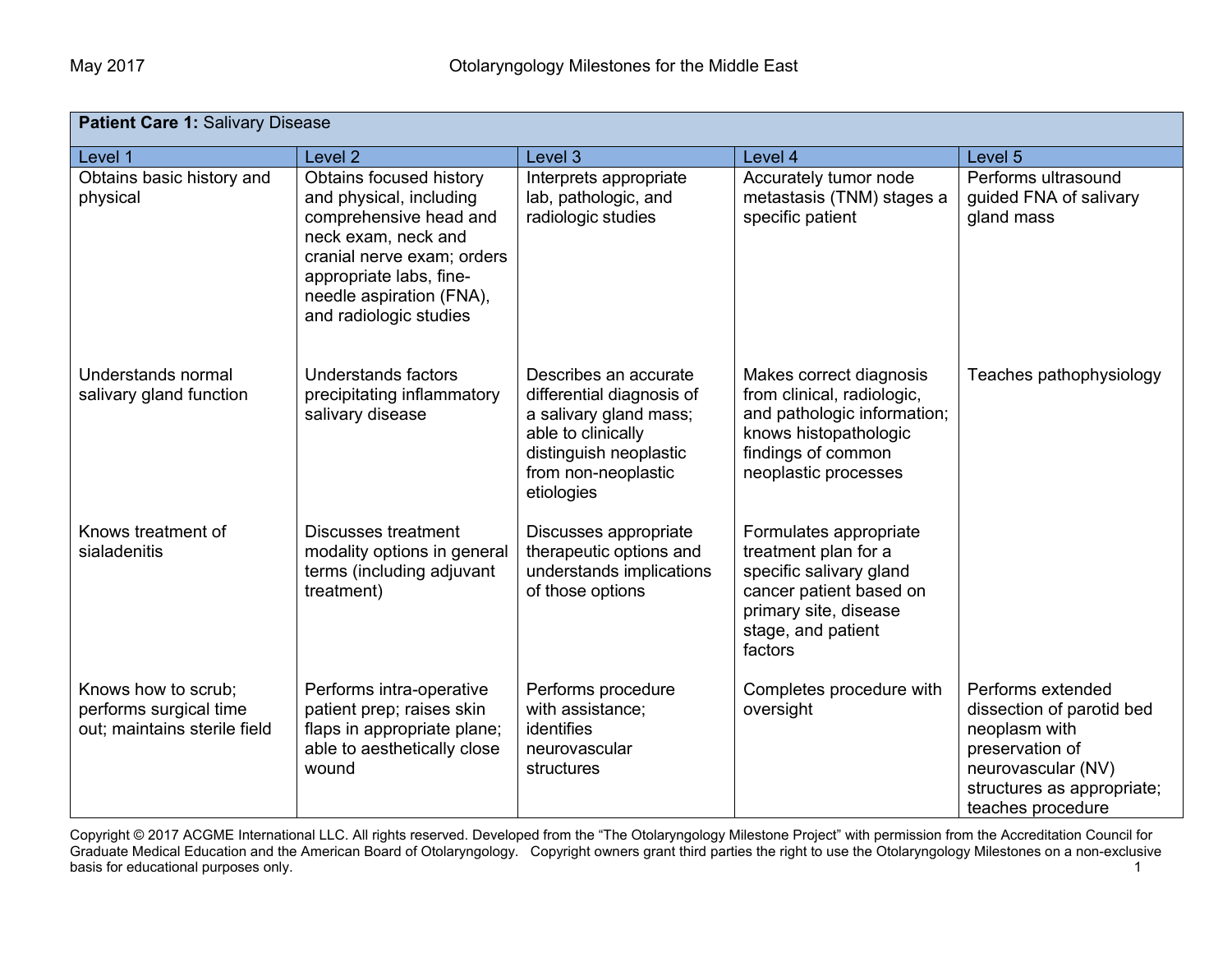|           | Lists some potential<br>complications | Recognizes common<br>complications; obtains<br>appropriate consultations<br>for patient management | Recognizes and is able to<br>treat and/or develop<br>treatment plan for common<br>complications | Treats complex<br>complications |
|-----------|---------------------------------------|----------------------------------------------------------------------------------------------------|-------------------------------------------------------------------------------------------------|---------------------------------|
|           |                                       |                                                                                                    |                                                                                                 |                                 |
| Comments: |                                       |                                                                                                    |                                                                                                 | Not Yet Achieved Level 1        |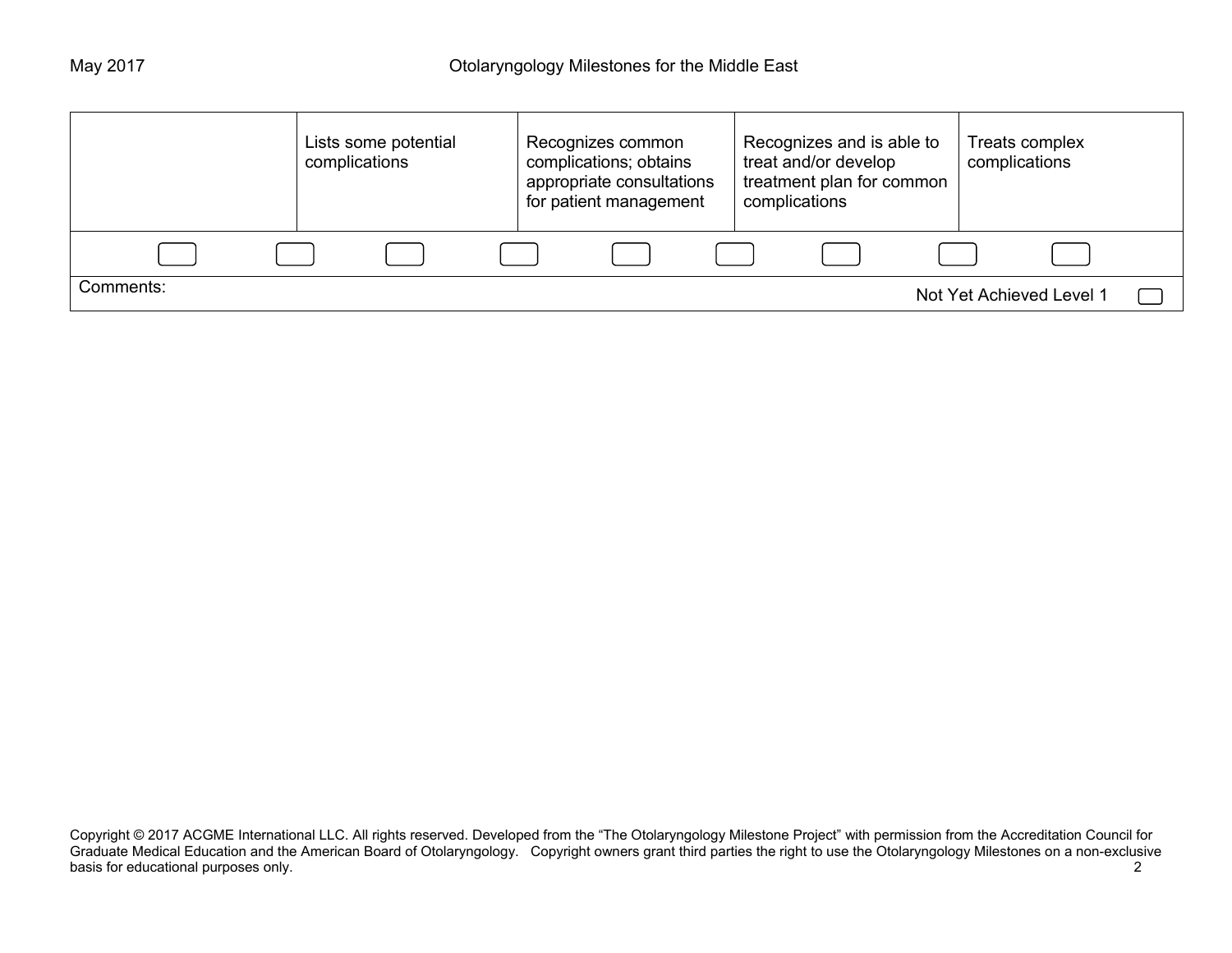| Patient Care 2: Aerodigestive Tract Lesions (ADT)                     |                                                                                                                                                                                                   |                                                                                                                                            |                                                                                                                                                             |                                                                                                                             |  |  |
|-----------------------------------------------------------------------|---------------------------------------------------------------------------------------------------------------------------------------------------------------------------------------------------|--------------------------------------------------------------------------------------------------------------------------------------------|-------------------------------------------------------------------------------------------------------------------------------------------------------------|-----------------------------------------------------------------------------------------------------------------------------|--|--|
| Level 1                                                               | Level <sub>2</sub>                                                                                                                                                                                | Level <sub>3</sub>                                                                                                                         | Level 4                                                                                                                                                     | Level 5                                                                                                                     |  |  |
| Obtains basic history and<br>physical                                 | Obtains focused history<br>and physical, including<br>comprehensive<br>aerodigestive tract and<br>cranial nerve clinic<br>exam with recognition of<br>normal anatomy and<br>obvious abnormalities | Orders appropriate labs,<br>functional, and radiologic<br>studies; performs flexible<br>and rigid endoscopic<br>evaluation                 | Interprets appropriate lab,<br>functional, and radiologic<br>studies                                                                                        | Performs flexible<br>fiberoptic laryngoscopy<br>with manipulation with<br>oversight                                         |  |  |
| Demonstrates limited<br>understanding of normal<br>laryngeal function | Understands normal<br>laryngeal and esophageal<br>function; understands<br>factors precipitating<br>inflammatory laryngeal<br>disease                                                             | Knows differential<br>diagnosis of vocal cord<br>lesion; able to clinically<br>distinguish neoplastic<br>from non-neoplastic<br>etiologies | Makes correct diagnosis<br>from clinical, radiologic,<br>and pathologic information;<br>knows histopathologic<br>findings of common<br>neoplastic processes | Teaches pathophysiology                                                                                                     |  |  |
| Demonstrates limited<br>knowledge of treatment<br>options             | <b>Discusses treatment</b><br>modality options in general<br>terms                                                                                                                                | Discusses appropriate<br>therapeutic options and<br>understands implications<br>of each                                                    | Formulates appropriate<br>treatment plan for a<br>specific vocal cord lesion<br>patient based on lesion<br>and patient factors                              | Teaches management of<br>complex ADT lesions                                                                                |  |  |
|                                                                       | Positions patient properly<br>for laryngoscopy, and<br>sometimes able to<br>visualize the larynx                                                                                                  | Able to consistently<br>visualize the larynx during<br>laryngoscopy and perform<br>binocular<br>microlaryngoscopy                          | Performs<br>microlaryngoscopy<br>consistently with complete<br>exposure of the anterior<br>commissure                                                       | Performs<br>microlaryngoscopy in the<br>difficult to expose patient<br>with complete exposure of<br>the anterior commissure |  |  |
|                                                                       | Positions patient properly<br>for esophagoscopy, and<br>sometimes able to<br>visualize the esophagus                                                                                              | Performs esophagoscopy<br>with biopsy in patients<br>with favorable anatomy                                                                | Recognizes and is able to<br>treat and/or develop<br>treatment plan for<br>common complications                                                             | Performs esophagoscopy<br>with complex intervention<br>efficiently in the difficult<br>to expose patient                    |  |  |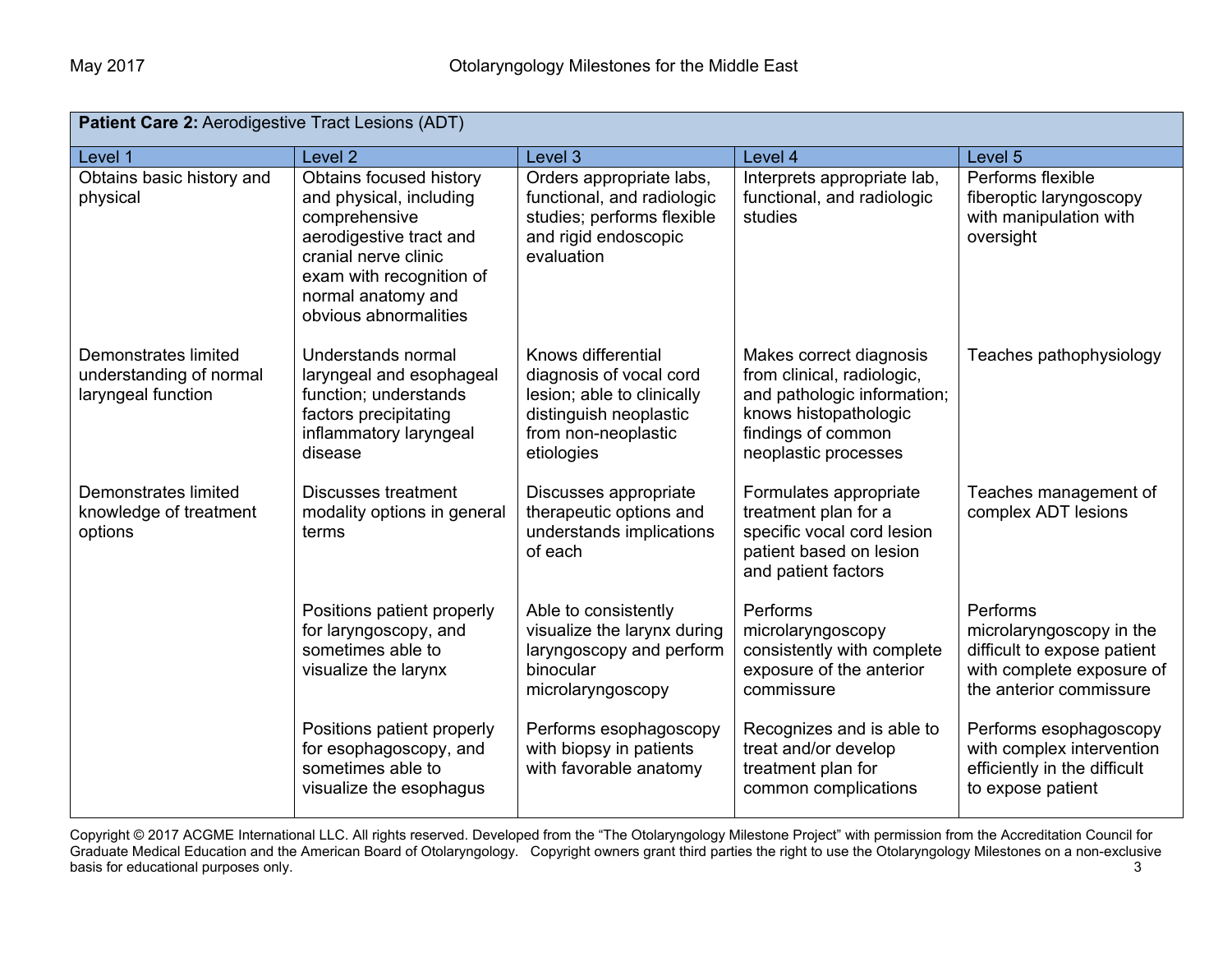|           | treats local | Lists some potential<br>complications (e.g.,<br>identifies and appropriately<br>injury from endoscopic<br>instruments) |  | Recognizes common<br>complications; obtains<br>appropriate consultations<br>for patient management |  |  | Treats complex<br>complications |  |
|-----------|--------------|------------------------------------------------------------------------------------------------------------------------|--|----------------------------------------------------------------------------------------------------|--|--|---------------------------------|--|
|           |              |                                                                                                                        |  |                                                                                                    |  |  |                                 |  |
| Comments: |              |                                                                                                                        |  |                                                                                                    |  |  | Not Yet Achieved Level 1        |  |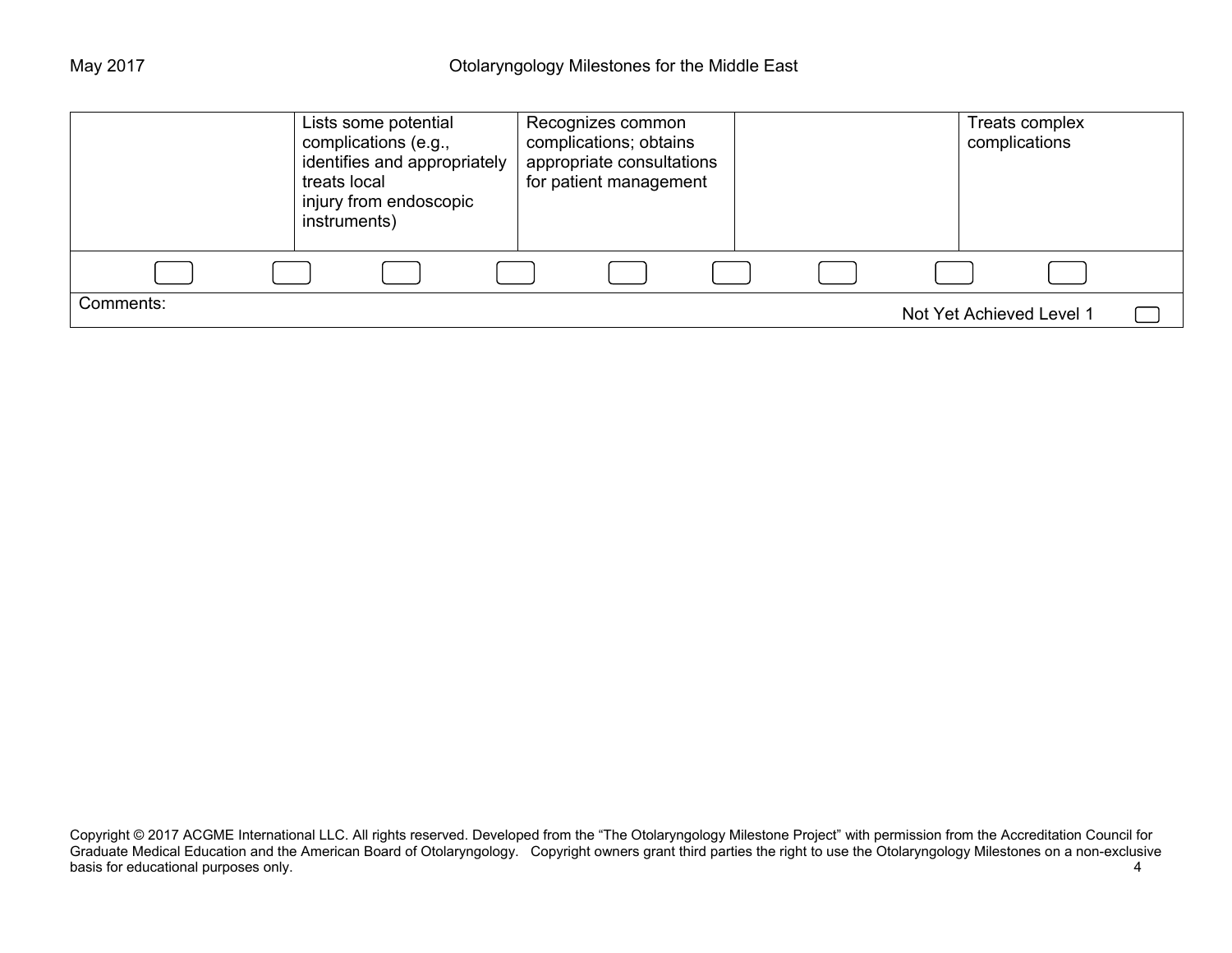| <b>Patient Care 3: Sleep Disordered Breathing (SDB)</b>        |                                                                                                                                                                       |                                                                                                                                |                                                                                                                                           |                                                                                                                                                                       |  |  |
|----------------------------------------------------------------|-----------------------------------------------------------------------------------------------------------------------------------------------------------------------|--------------------------------------------------------------------------------------------------------------------------------|-------------------------------------------------------------------------------------------------------------------------------------------|-----------------------------------------------------------------------------------------------------------------------------------------------------------------------|--|--|
| Level 1                                                        | Level <sub>2</sub>                                                                                                                                                    | Level <sub>3</sub>                                                                                                             | Level 4                                                                                                                                   | Level 5                                                                                                                                                               |  |  |
| Obtains general history<br>and performs basic<br>physical exam | Recognizes signs and<br>symptoms of SDB and the<br>differences between<br>children and adults; orders<br>appropriate routine lab,<br>radiologic, and sleep<br>studies | Performs detailed<br>examination with<br>evaluation of upper airway<br>anatomy and interprets<br>basic diagnostic testing      | Interprets examination<br>and advanced diagnostic<br>testing                                                                              | Teaches focused history<br>and physical exam                                                                                                                          |  |  |
|                                                                | Demonstrates basic<br>understanding of spectrum<br>of sleep disorders in<br>children and adults                                                                       | Demonstrates moderate<br>understanding of spectrum<br>of sleep disorders in<br>children and adults                             | Demonstrates thorough<br>understanding of<br>spectrum of sleep<br>disorders in children and<br>adults                                     | Recognizes interaction<br>between SDB and other<br>sleep disorders in<br>children and adults                                                                          |  |  |
|                                                                | Demonstrates beginning<br>understanding of<br>treatment measures                                                                                                      | Demonstrates deepening<br>understanding of medical<br>treatments, role of<br>surveillance, and alternate<br>therapies          | Able to list and prioritize<br>treatment options for the<br>patient with SDB in<br>complicated patient<br>populations                     | Identifies indications and<br>risks of non-surgical<br>treatment plans for sleep<br>disorders other than SDB,<br>and disorders of initiating<br>and maintaining sleep |  |  |
|                                                                | Performs tonsillectomy<br>and/or adenoidectomy<br>(T&A) on typical pediatric<br>or adult patient                                                                      | Performs<br>palatopharyngoplasty on<br>typical patient                                                                         | Performs T&A and<br>palatopharyngoplasty on<br>complex patients                                                                           | Teaches T&A and<br>palatopharyngoplasty                                                                                                                               |  |  |
|                                                                | Lists common potential<br>complications                                                                                                                               | Lists rare complications;<br>recognizes common<br>complications and is able<br>to initiate treatment in the<br>typical patient | Recognizes and is able to<br>treat and/or develop<br>treatment plan for<br>common and uncommon<br>complications in the<br>complex patient |                                                                                                                                                                       |  |  |
|                                                                |                                                                                                                                                                       |                                                                                                                                |                                                                                                                                           |                                                                                                                                                                       |  |  |
| Comments:                                                      |                                                                                                                                                                       |                                                                                                                                |                                                                                                                                           | Not Yet Achieved Level 1                                                                                                                                              |  |  |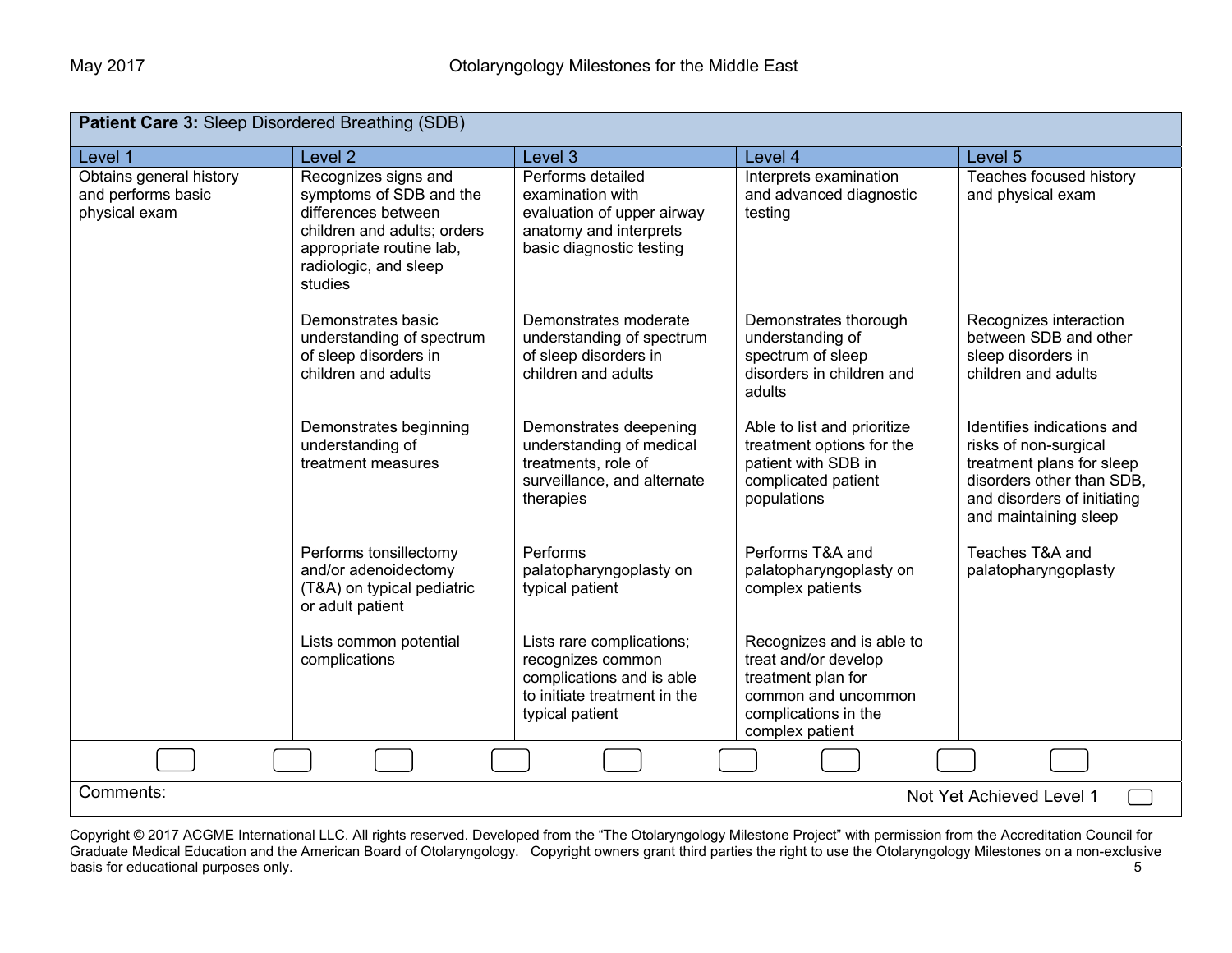| Level 1                                                                           | Level <sub>2</sub>                                                                                                                                                                                                                          | Level 3                                                                                                                                                                                                | Level 4                                                                                                                                        | Level 5                                                                  |
|-----------------------------------------------------------------------------------|---------------------------------------------------------------------------------------------------------------------------------------------------------------------------------------------------------------------------------------------|--------------------------------------------------------------------------------------------------------------------------------------------------------------------------------------------------------|------------------------------------------------------------------------------------------------------------------------------------------------|--------------------------------------------------------------------------|
| Obtains history and<br>performs basic physical<br>exam                            | Recognizes symptoms of<br>mandible and facial<br>fractures; able to quickly<br>assess airway, breathing,<br>and circulation (ABC's) and<br>need for urgent<br>intervention                                                                  | Obtains focused history<br>and performs focused<br>exam, including airway<br>evaluation and survey for<br>other head and neck<br>injuries; orders appropriate<br>routine lab and radiologic<br>studies | Interprets appropriate lab<br>and radiologic studies;<br>identifies and orders<br>necessary adjunctive<br>studies (i.e., angiography)          |                                                                          |
| Demonstrates basic<br>knowledge of normal<br>facial skeleton and<br>relationships | Localizes zones of the<br>traumatically involved<br>facial skeleton (i.e., frontal,<br>orbital, midface, and<br>mandible) using detailed<br>familiarity with normal<br>facial bony and soft tissue<br>anatomy                               | Identifies common facial<br>skeleton fracture patterns                                                                                                                                                 | Accurately diagnoses<br>location and extent of<br>specific facial trauma                                                                       |                                                                          |
| Demonstrates limited<br>knowledge of treatment<br>options                         | <b>Discusses treatment</b><br>modality options in general<br>terms; demonstrates<br>limited knowledge of<br>potential indications for<br>operative open reduction<br>and internal fixation (ORIF)<br>of the spectrum of facial<br>fractures | Discusses appropriate<br>therapeutic options for<br>major facial fracture<br>types/patterns                                                                                                            | Develops appropriate<br>treatment plan and<br>performs ORIF for a facial<br>fracture patient with<br>combined mandible and<br>midface fracture | Develops appropriate<br>treatment plan for<br>panfacial fracture patient |
| Knows how to scrub;<br>Performs surgical time<br>out                              | Demonstrates beginning<br>ability to apply maxillo-<br>mandibular fixation<br>hardware and to perform<br>intraoral and external<br>incisions                                                                                                | Facile at placing maxillary-<br>mandibular fixation (MMF)<br>and establishing baseline<br>patient occlusion; able to<br>perform surgical<br>approaches (location and<br>extent) to visualize           | Performs uncomplicated<br>mandibular ORIF                                                                                                      | Performs revision/infected<br>mandibular fracture ORIF                   |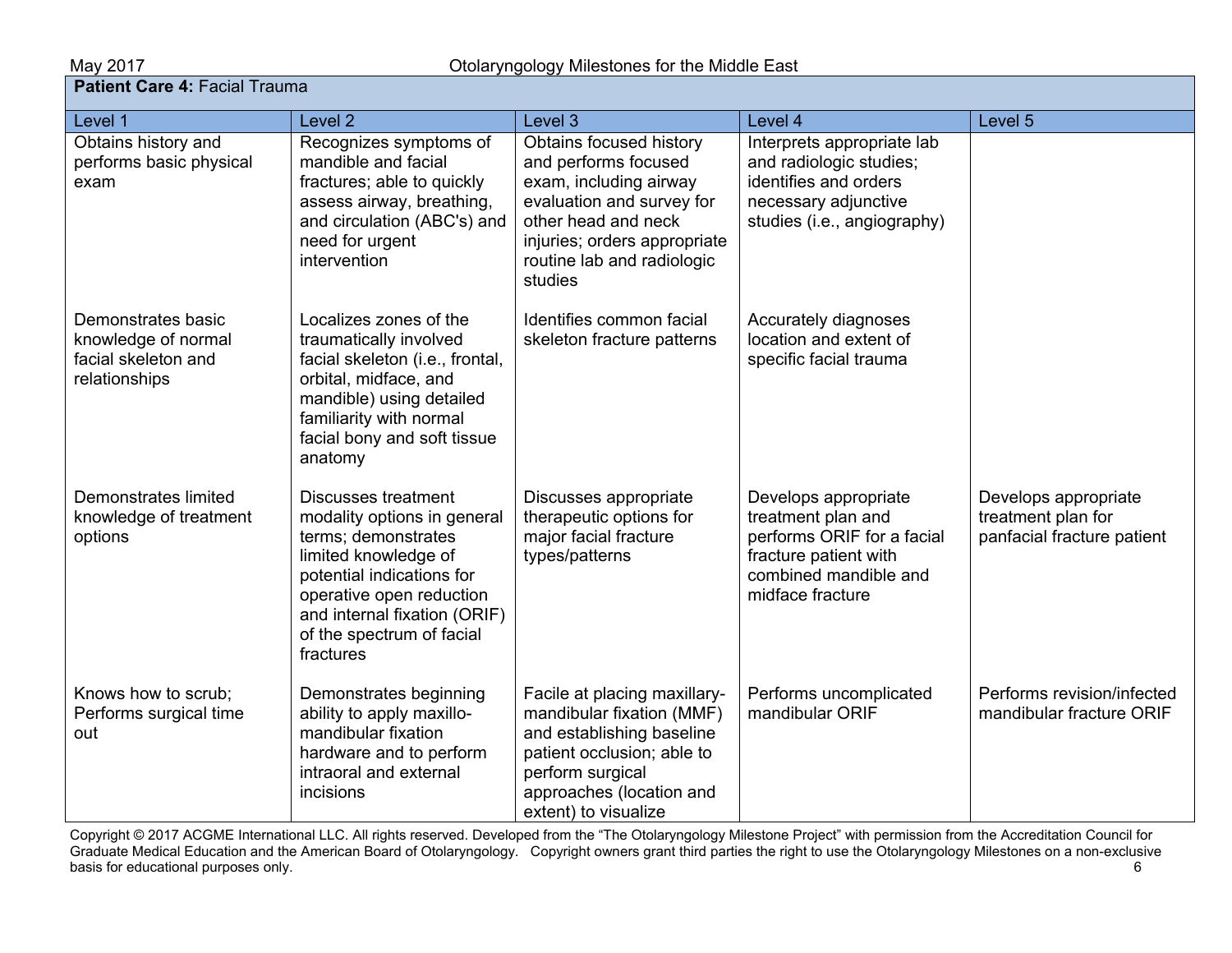| May 2017                                                  |                                       | Otolaryngology Milestones for the Middle East                                                    |                                                            |                                 |
|-----------------------------------------------------------|---------------------------------------|--------------------------------------------------------------------------------------------------|------------------------------------------------------------|---------------------------------|
|                                                           |                                       | fractures and provide                                                                            |                                                            |                                 |
|                                                           |                                       | adequate exposure for<br><b>ORIF</b>                                                             |                                                            |                                 |
|                                                           |                                       |                                                                                                  |                                                            |                                 |
| Demonstrates limited<br>familiarity with<br>complications | Lists some potential<br>complications | Recognizes common<br>complications; makes<br>appropriate consultations<br>for patient management | Recognizes and is able to<br>treat common<br>complications | Treats complex<br>complications |
|                                                           |                                       |                                                                                                  |                                                            |                                 |
| Comments:                                                 |                                       |                                                                                                  |                                                            | Not Yet Achieved Level 1        |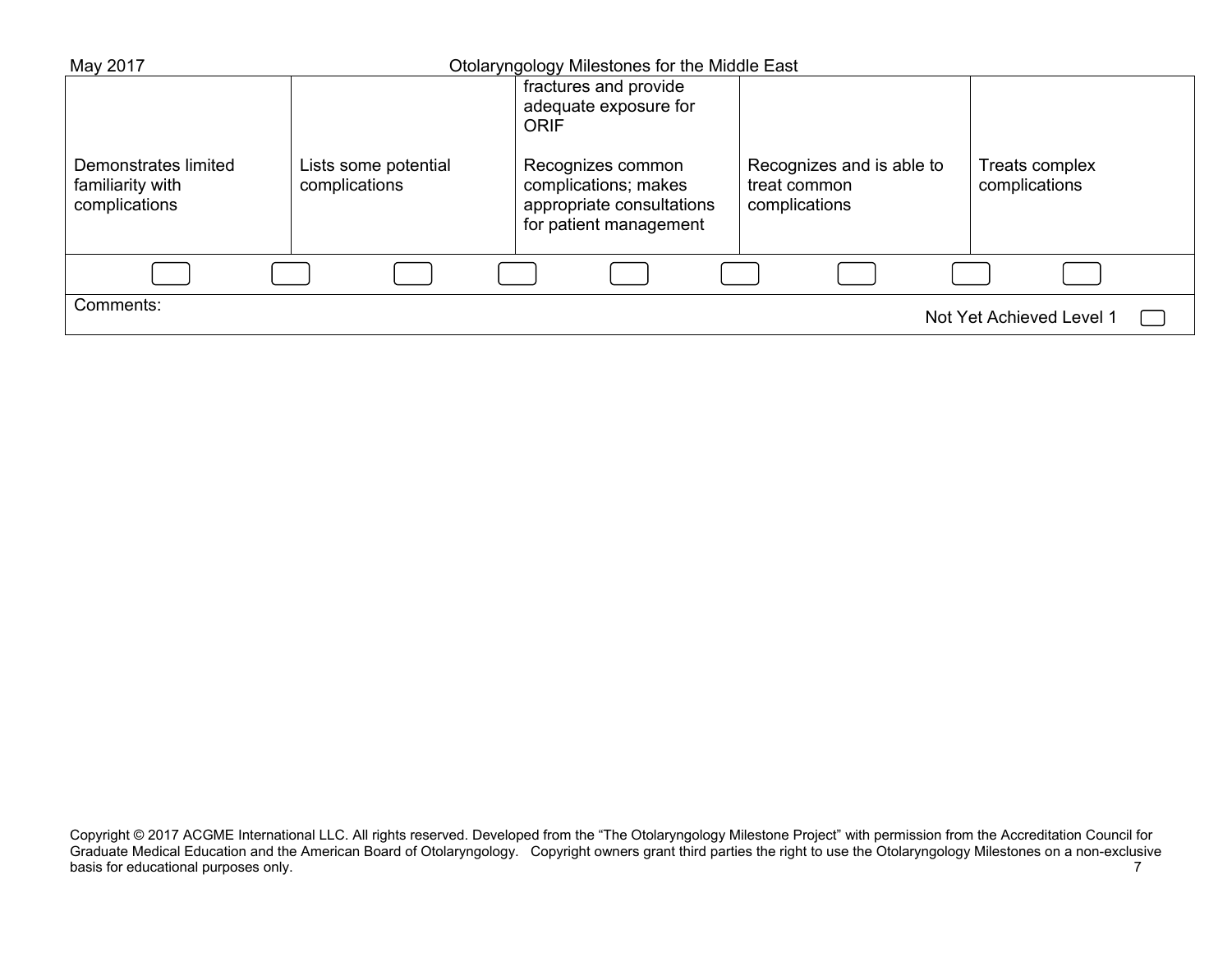## **Patient Care 5:** Rhinosinusitis

|  | Level 1                                                                                                                                                          | Level <sub>2</sub>                                                                                                                                                                        | Level 3                                                                                                                                                                                           | Level 4                                                                                                                                                                                                            | Level 5                                                                                                                                |  |
|--|------------------------------------------------------------------------------------------------------------------------------------------------------------------|-------------------------------------------------------------------------------------------------------------------------------------------------------------------------------------------|---------------------------------------------------------------------------------------------------------------------------------------------------------------------------------------------------|--------------------------------------------------------------------------------------------------------------------------------------------------------------------------------------------------------------------|----------------------------------------------------------------------------------------------------------------------------------------|--|
|  | Obtains basic sinonasal<br>symptom history and<br>performs basic head and<br>neck exam                                                                           | Obtains focused history<br>and physical, including<br>detailed sinonasal<br>symptom inventory                                                                                             | Performs nasal endoscopy<br>and recognizes basic<br>sinonasal pathology;<br>demonstrates basic<br>understanding of<br>appropriate laboratory,<br>pathologic, and radiologic<br>diagnostic studies | Identifies nasal endoscopic<br>pathologic findings in the<br>previously operated<br>patient; facile with<br>interpretation/use of<br>appropriate laboratory,<br>pathologic and radiologic<br>diagnostic studies    | Teaches nasal endoscopy                                                                                                                |  |
|  | Recognizes symptoms<br>that indicate sinonasal<br>pathology                                                                                                      | Explains the diagnostic<br>distinction between viral<br>upper respiratory<br>infections (URI) and acute<br>bacterial sinusitis                                                            | Provides a differential<br>diagnosis that includes the<br>most common spectrum of<br>bacterial sinusitis disease<br>processes                                                                     | Distinguishes the<br>pathophysiologic and<br>clinical presentations of<br>the various subtypes of<br>chronic rhinosinusitis                                                                                        | Recognizes and diagnoses<br>the possible uncommon<br>etiologies of chronic<br>bacterial sinusitis<br>refractory to standard<br>therapy |  |
|  | Demonstrates minimal<br>knowledge of treatment<br>options                                                                                                        | Discusses treatment<br>modality options in general<br>terms; prescribes medical<br>therapy for simple<br>common conditions (i.e.,<br>viral URI, acute bacterial<br>rhinosinusitis [ABRS]) | Discusses appropriate<br>therapeutic options for<br>chronic rhinosinusitis<br>(CRS) and chronic<br>rhinosinusitis with nasal<br>polyps (CRSNP)                                                    | Formulates appropriate<br>treatment plan for patient<br>with acute exacerbations<br>of CRS or recurrent<br>polypoid disease; tailors<br>medical therapy to<br>patient's symptoms level<br>and disease presentation | Provides treatment of<br>recurrent/extensive<br>frontal sinus disease                                                                  |  |
|  | Performs surgical time<br>out; familiar with pre-op<br>documentation<br>requirements (e.g.,<br>consent, history and<br>physical, imaging); knows<br>how to scrub | Performs intra-operative<br>patient nasal decongestion<br>and local injections under<br>endoscopic guidance; able<br>to apply/register<br>stereotactic surgical<br>guidance system        | Performs endoscopic sinus<br>surgery (ESS) procedure<br>with guidance; recognizes<br>endoscopic surgical<br>landmarks                                                                             | Completes ESS procedure<br>with oversight                                                                                                                                                                          | Performs revision and<br>advanced endoscopic<br>sinus surgery                                                                          |  |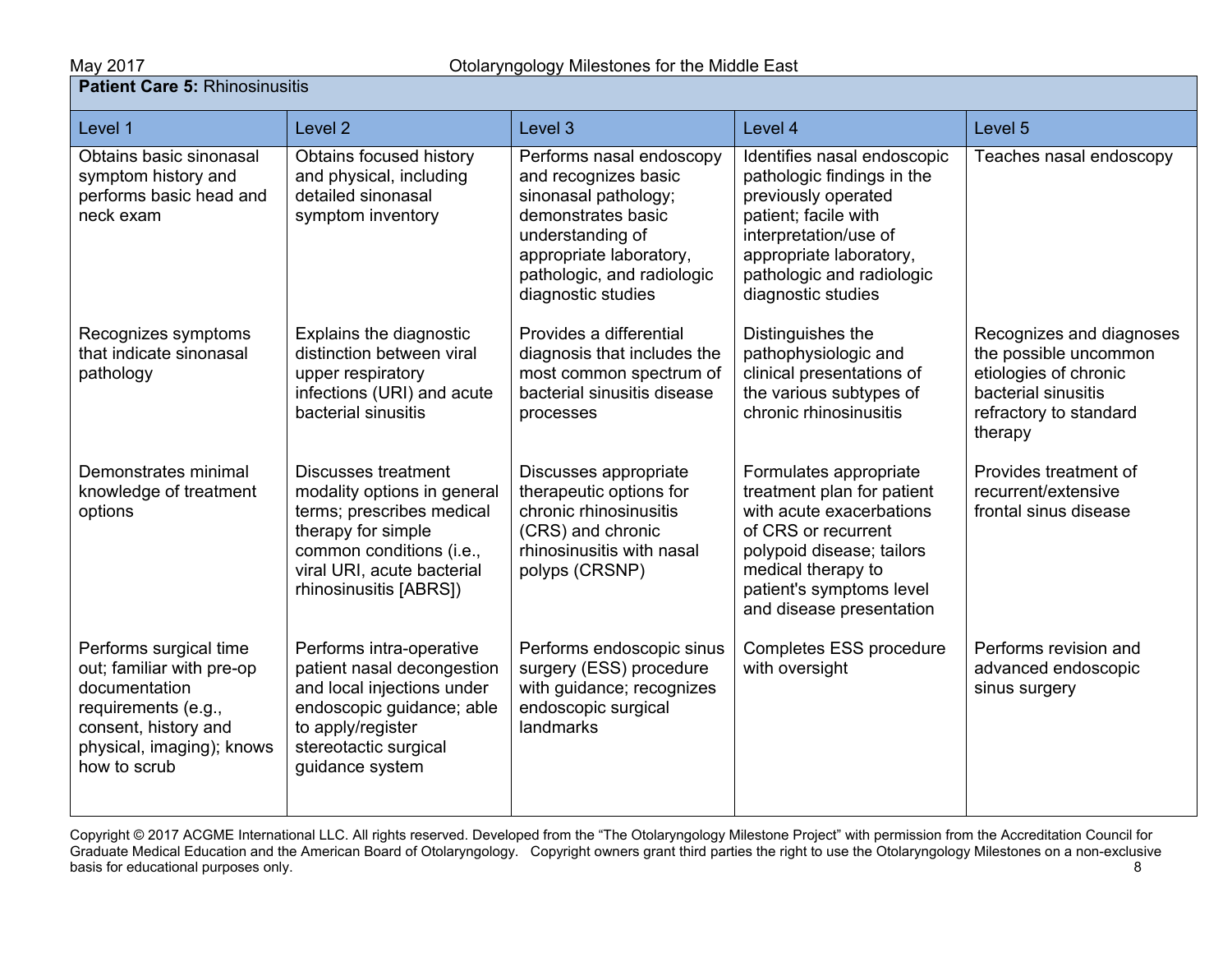| May 2017                 |                                                                                                                                                 | Otolaryngology Milestones for the Middle East                        |                                                                         |                          |
|--------------------------|-------------------------------------------------------------------------------------------------------------------------------------------------|----------------------------------------------------------------------|-------------------------------------------------------------------------|--------------------------|
| Lists some complications | Performs rigid nasal<br>endoscopy, uncinectomy,<br>anterior ethmoidectomy,<br>maxillary antrostomy under<br>supervision<br>Lists some potential | Recognizes common                                                    | Recognizes and is able to                                               | <b>Treats complex</b>    |
| of rhinosinusitis        | complications of sinus<br>surgery                                                                                                               | complications; appropriate<br>management for common<br>complications | treat and/or develop<br>treatment plan for<br>significant complications | complications            |
|                          |                                                                                                                                                 |                                                                      |                                                                         |                          |
| Comments:                |                                                                                                                                                 |                                                                      |                                                                         | Not Yet Achieved Level 1 |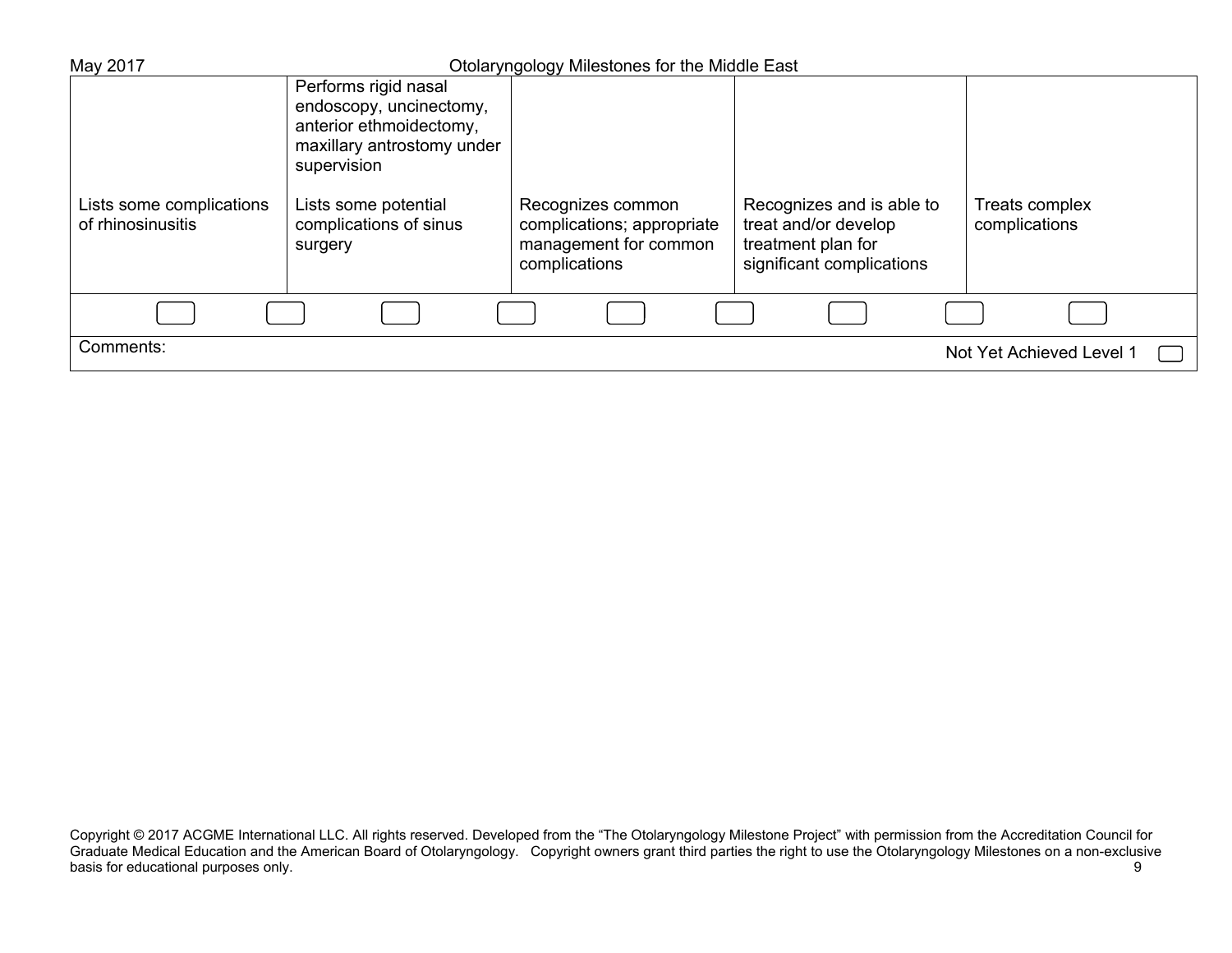# May 2017<br>**Patient Care 6:** Nasal Deformity

| Level 1                                                           | Level <sub>2</sub>                                                                                                                                                                                                                   | Level 3                                                                                                                                                                               | Level 4                                                                                                                                                                                         | Level 5                                                                                   |
|-------------------------------------------------------------------|--------------------------------------------------------------------------------------------------------------------------------------------------------------------------------------------------------------------------------------|---------------------------------------------------------------------------------------------------------------------------------------------------------------------------------------|-------------------------------------------------------------------------------------------------------------------------------------------------------------------------------------------------|-------------------------------------------------------------------------------------------|
| Obtains basic history and<br>performs basic head and<br>neck exam | Obtains focused history<br>and physical                                                                                                                                                                                              | Performs limited dynamic<br>nasal function analysis and<br>anterior rhinoscopy                                                                                                        | Performs comprehensive<br>dynamic nasal function<br>analysis; identifies<br>aesthetic/cosmetic<br>abnormalities; correlates<br>examination findings with<br>underlying structural<br>etiologies | Performs analysis in<br>revision/post-surgical<br>setting                                 |
| Demonstrates minimal<br>knowledge of treatment<br>options         | Demonstrates<br>understanding of normal<br>nasal physiology                                                                                                                                                                          | Differentiates between<br>variable and fixed nasal<br>obstruction contributors                                                                                                        | Identifies specific<br>components of nasal<br>pathophysiology in<br>functional obstruction                                                                                                      |                                                                                           |
|                                                                   | <b>Discusses treatment</b><br>modality options in general<br>terms; prescribes medical<br>therapy for simple common<br>condition                                                                                                     | Discusses appropriate<br>therapeutic options for<br>common nasal deformities                                                                                                          | Formulates appropriate<br>treatment plan for patient<br>with fixed and/or dynamic<br>nasal obstruction                                                                                          | Formulates appropriate<br>treatment plan for patient<br>requiring revision surgery        |
| Performs surgical time<br>out; knows how to scrub                 | Prepares patient intra-<br>operatively                                                                                                                                                                                               |                                                                                                                                                                                       |                                                                                                                                                                                                 |                                                                                           |
|                                                                   | Plans, performs, and<br>closes incisions that would<br>be needed for adequate<br>exposure; able to intra-<br>operatively prepare patient<br>(i.e., pack nose with<br>decongestant pledgets,<br>inject nose with local<br>anesthetic) | Plans and performs<br>incisions that would be<br>needed for both intranasal<br>and external rhinoplasty;<br>cognizant of landmarks<br>that mark important<br>neurovascular structures | Resects or augments bony<br>or cartilaginous framework,<br>places and secure grafting<br>material, and performs<br>osteotomies                                                                  | Performs revision<br>rhinoplasty, including<br>harvest and placement of<br>graft material |
|                                                                   |                                                                                                                                                                                                                                      | Elevates septal mucosal                                                                                                                                                               | Resects, recontours, and<br>corrects septal                                                                                                                                                     | Performs revision septal<br>surgery, including                                            |

Copyright © 2017 ACGME International LLC. All rights reserved. Developed from the "The Otolaryngology Milestone Project" with permission from the Accreditation Council for Graduate Medical Education and the American Board of Otolaryngology. Copyright owners grant third parties the right to use the Otolaryngology Milestones on a non-exclusive basis for educational purposes only. The contract of the contract of the contract of the contract of the contract of the contract of the contract of the contract of the contract of the contract of the contract of the contr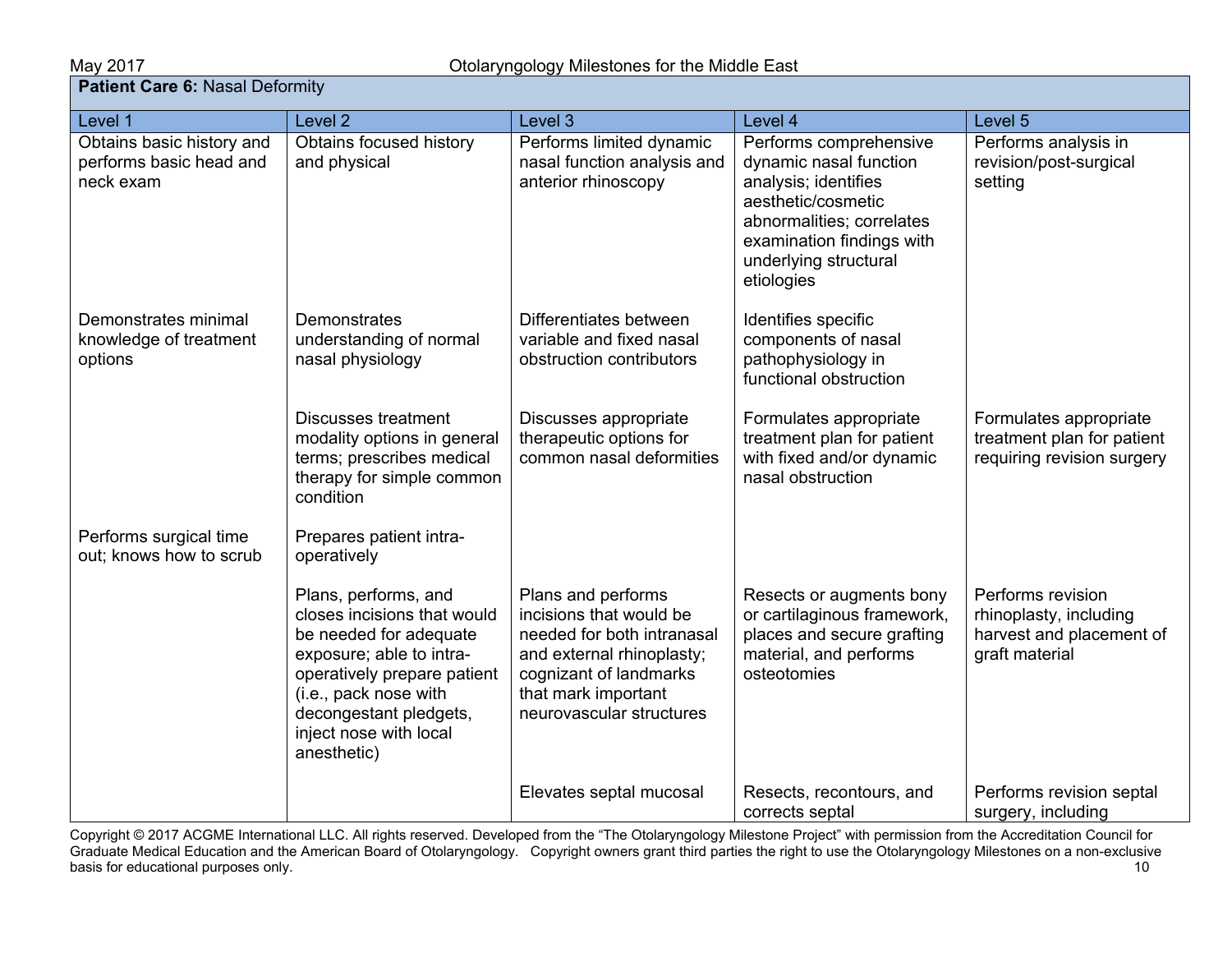| May 2017  |                                         | Otolaryngology Milestones for the Middle East |                                                                                                 |                                               |
|-----------|-----------------------------------------|-----------------------------------------------|-------------------------------------------------------------------------------------------------|-----------------------------------------------|
|           |                                         | flaps adequately to<br>address identified     | abnormalities                                                                                   | correction of complex<br>septal abnormalities |
|           | Demonstrates limited                    | structural Abnormalities                      |                                                                                                 |                                               |
|           | knowledge of potential<br>complications | Performs septoplasty<br>under supervision     | Recognizes and is able to<br>treat and/or develop<br>treatment plan for common<br>complications | Treats complex<br>complications               |
|           |                                         | Recognizes common<br>complications            |                                                                                                 |                                               |
|           |                                         |                                               |                                                                                                 |                                               |
| Comments: |                                         |                                               |                                                                                                 | Not Yet Achieved Level 1                      |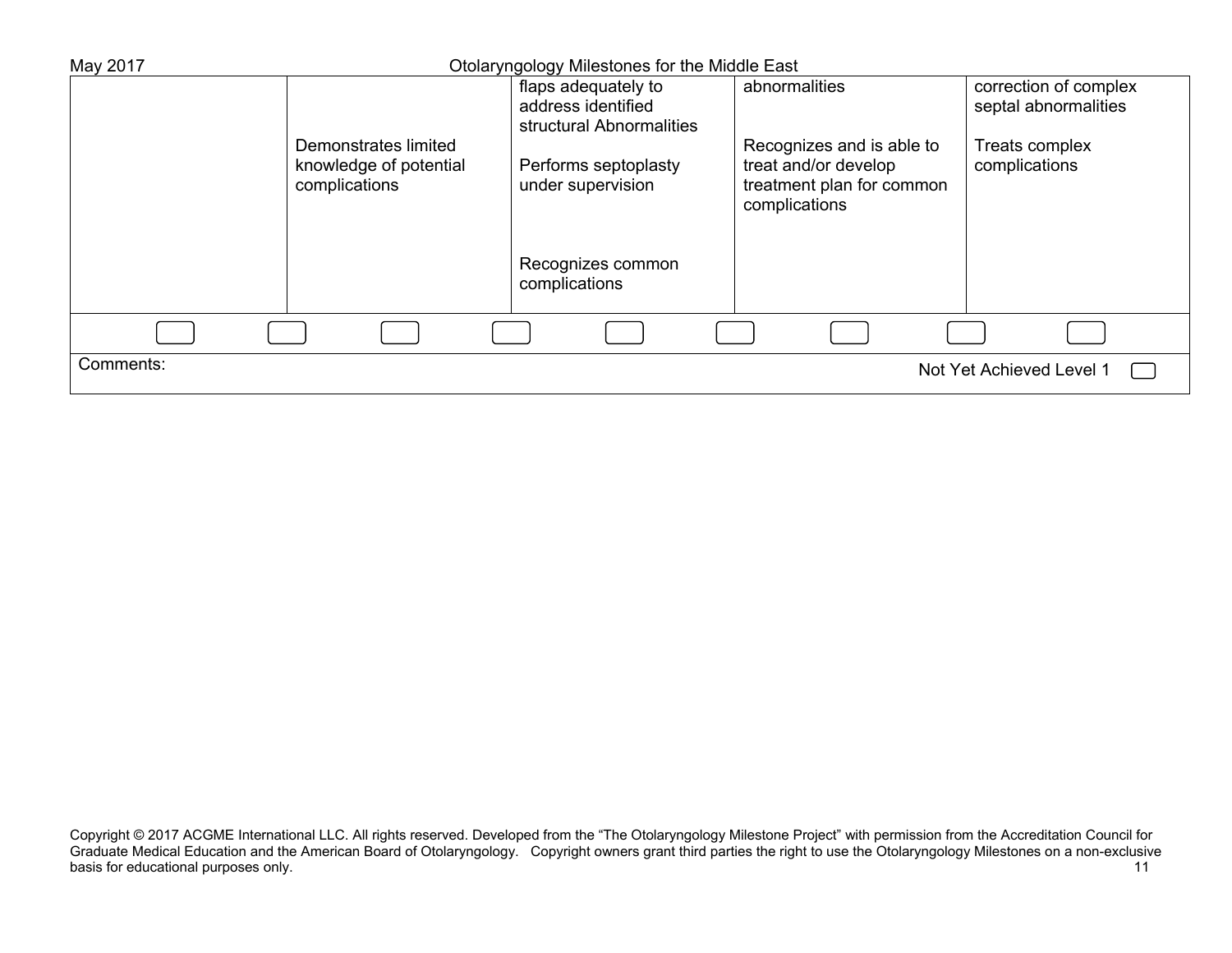**May 2017**<br>**Patient Care 7:** Chronic Ear

| <b>Fauent Care 7.</b> Chilomic Lai                                                                                       |                                                                                                                                                                                     |                                                                                                                                                                                                                         |                                                                                                                                                                                                   |                                                                                                                    |  |  |
|--------------------------------------------------------------------------------------------------------------------------|-------------------------------------------------------------------------------------------------------------------------------------------------------------------------------------|-------------------------------------------------------------------------------------------------------------------------------------------------------------------------------------------------------------------------|---------------------------------------------------------------------------------------------------------------------------------------------------------------------------------------------------|--------------------------------------------------------------------------------------------------------------------|--|--|
| Level 1                                                                                                                  | Level 2                                                                                                                                                                             | Level 3                                                                                                                                                                                                                 | Level 4                                                                                                                                                                                           | Level 5                                                                                                            |  |  |
| Performs general history<br>and physical                                                                                 | Obtains pertinent<br>otologic history and<br>performs hand-held<br>otoscopy; differentiates<br>middle ear/mastoid<br>disease from otitis<br>externa; performs cranial<br>nerve exam | Performs reliable<br>otomicroscopic exam;<br>orders appropriate<br>audiometry, laboratory,<br>and radiologic<br>studies                                                                                                 | Accurately interprets<br>appropriate diagnostic<br>studies; understands the<br>indications for operative<br>intervention; recognizes<br>acute complications in the<br>setting of COM              | Interprets less<br>commonly utilized<br>diagnostic tests                                                           |  |  |
| Knows some common<br>symptoms of ear<br>infections<br><b>Demonstrates limited</b><br>knowledge of chronic<br>ear disease | <b>Identifies Eustachian</b><br>tube (ET) dysfunction and<br>the normal and abnormal<br>physiologic contributors                                                                    | <b>Clinically differentiates</b><br>otitis media (OM), otitis<br>externa (OE), necrotizing<br>OE, chronic otitis media<br>(COM), mastoiditis, and<br>cholesteatoma                                                      | Understands mechanisms<br>underlying the development<br>of intratemporal and<br>intracranial complications<br>of chronic ear disease                                                              | Manages chronic otitis<br>media in an only hearing<br>ear                                                          |  |  |
| <b>Demonstrates little</b><br>knowledge of<br>medical/surgical<br>treatments for ear<br>disease                          | Prescribes appropriate<br>systemic and/or topical<br>antibiotic therapy for<br>chronic otitis media;<br>understands basics of<br>post-operative wound<br>care                       | Recognizes clinical failure<br>of medical management;<br>describes surgical risks,<br>benefits, and alternatives;<br>understands concept of<br>recidivism and<br>understands<br>need for long-term<br>surveillance plan | Formulates appropriate<br>treatment plan for care of<br>a patient with complications<br>of chronic ear disease                                                                                    |                                                                                                                    |  |  |
| Knows how to scrub;<br>performs surgical time<br>out; maintains sterile<br>field                                         | Positions, preps, and<br>drapes patient; able to<br>inject local anesthetic;<br>makes post-auricular<br>incision; able to<br>aesthetically close wound                              | Performs ear canal<br>Incisions and elevates<br>tympanomeatal flap;<br>performs cortical<br>mastoidectomy and<br>identifies antrum/horizontal<br>semicircular canal;                                                    | Removes granulation tissue<br>and/or cholesteatoma from<br>the middle ear/mastoid;<br>skeletonizes vertical<br>segment of the facial<br>nerve; performs<br>tympanoplasty and/or<br>ossiculoplasty | Performs canal wall<br>down mastoidectomy<br>skillfully; able to<br>proficiently perform<br>facial recess approach |  |  |

Copyright © 2017 ACGME International LLC. All rights reserved. Developed from the "The Otolaryngology Milestone Project" with permission from the Accreditation Council for Graduate Medical Education and the American Board of Otolaryngology. Copyright owners grant third parties the right to use the Otolaryngology Milestones on a non-exclusive basis for educational purposes only. The contract of the contract of the contract of the contract of the contract of the contract of the contract of the contract of the contract of the contract of the contract of the contr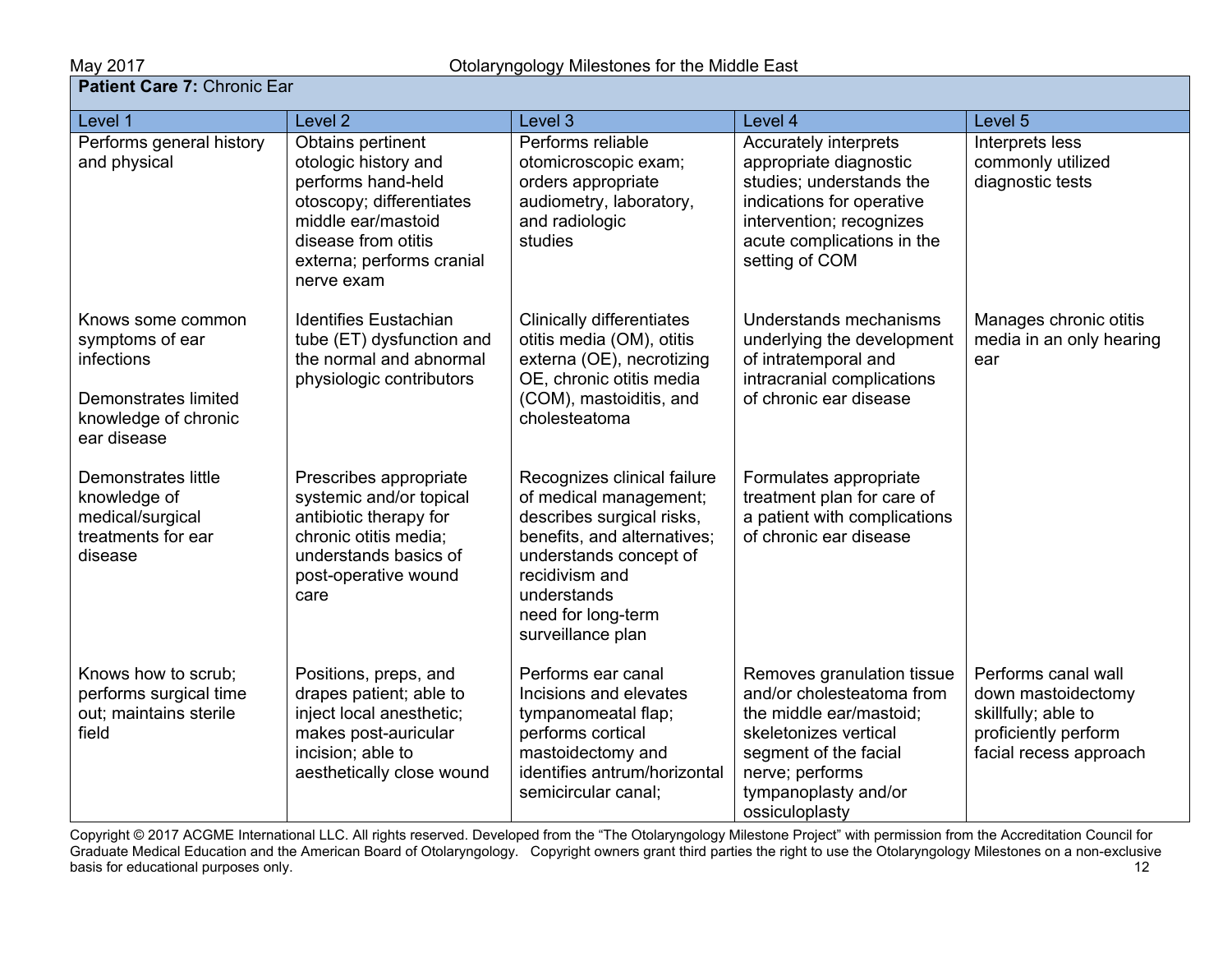| May 2017  |                                         | Otolaryngology Milestones for the Middle East |                                   |                                              |
|-----------|-----------------------------------------|-----------------------------------------------|-----------------------------------|----------------------------------------------|
|           |                                         | skeletonizes posterior                        |                                   |                                              |
|           |                                         | canal wall                                    |                                   |                                              |
|           | Lists potential<br>complications of ear | Able to manage routine<br>post-operative      | Recognizes major<br>complications | Treats major post-<br>surgical complications |
|           | surgery                                 | complications                                 |                                   |                                              |
|           |                                         |                                               |                                   |                                              |
|           |                                         |                                               |                                   |                                              |
|           |                                         |                                               |                                   |                                              |
| Comments: |                                         |                                               |                                   | Not Yet Achieved Level 1                     |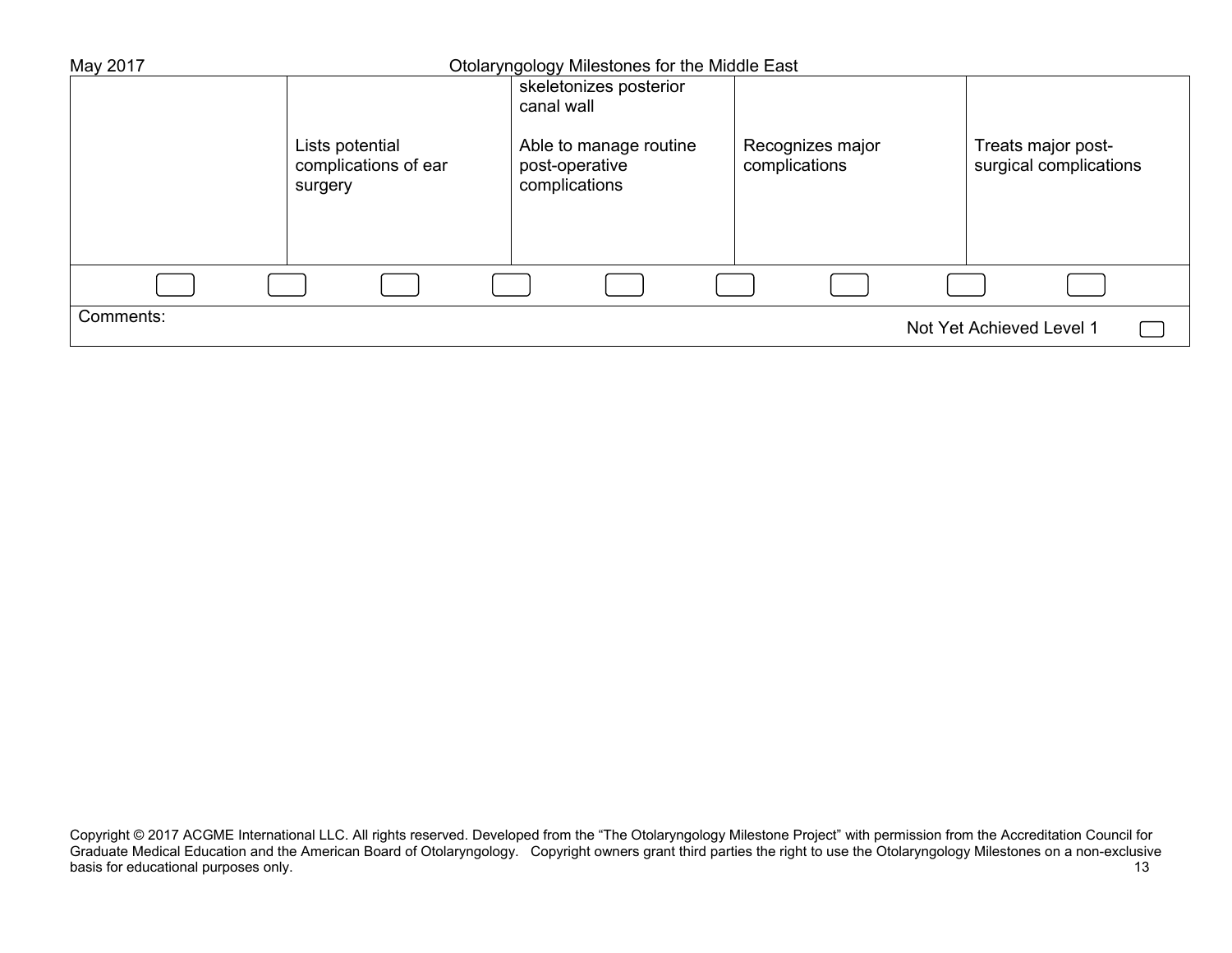| May 2017<br>Otolaryngology Milestones for the Middle East |                                                                                                                                                                                                                             |                                                                                                                                                                   |                                                                                                                                            |                                                                          |  |
|-----------------------------------------------------------|-----------------------------------------------------------------------------------------------------------------------------------------------------------------------------------------------------------------------------|-------------------------------------------------------------------------------------------------------------------------------------------------------------------|--------------------------------------------------------------------------------------------------------------------------------------------|--------------------------------------------------------------------------|--|
|                                                           | Patient Care 8: Pediatric Otitis Media (OM) and Otitis Externa (OE)                                                                                                                                                         |                                                                                                                                                                   |                                                                                                                                            |                                                                          |  |
| Level 1                                                   | Level <sub>2</sub>                                                                                                                                                                                                          | Level 3                                                                                                                                                           | Level 4                                                                                                                                    | Level 5                                                                  |  |
| Performs basic history<br>and physical examination        | Performs focused clinical<br>examination and is able to<br>correctly diagnose acute<br>OM, OM with effusion, and<br>OE some of the time;<br>knows when to order basic<br>audiometric testing                                | Performs pneumatic<br>otoscopy and accurately<br>diagnose acute OM, OM<br>with effusion, and OE;<br>knows when additional<br>imaging is required for<br>diagnosis | Skilled pneumatic<br>otoscopist in children of all<br>ages; recognizes<br>complications of acute<br>OM, OM with effusion, and<br><b>OE</b> | Skilled pneumatic<br>otoscopist in syndromic<br>children                 |  |
| Understands concept of<br>OM and OE                       | Describes the etiologic<br>organisms most commonly<br>associated with OM and<br>OE; understands the<br>predisposing factors<br>associated with each type<br>of ear infection                                                | Accurately diagnoses<br>patients along the OM<br>natural history spectrum<br>and identifies ramifications<br>of treated/untreated OM                              | Diagnoses intra- and<br>extracranial complications<br>of ear infections                                                                    |                                                                          |  |
|                                                           | Appropriately prescribes<br>topical and/or oral<br>antibiotics for ear<br>infections; demonstrates<br>familiarity with<br>effectiveness/<br>ineffectiveness of non-<br>antibiotic medications and<br>alternative treatments | Recognizes treatment<br>failures/refractoriness and<br>indications for surgical<br>intervention                                                                   | Treats complications of ear<br>infections                                                                                                  |                                                                          |  |
| Participates in surgical<br>time out                      | Inserts ear speculum and<br>safely cleans cerumen<br>from ear canal                                                                                                                                                         | Identifies tympanic<br>membrane and external<br>auditory canal (EAC)<br>landmark and structures;<br>able to consistently<br>perform appropriate<br>myringotomy    | Places tympanostomy tube<br>safely in all patients with<br>easy anatomy and in some<br>patients with difficult<br>anatomy                  | Places tympanostomy tube<br>safely in patients with<br>difficult anatomy |  |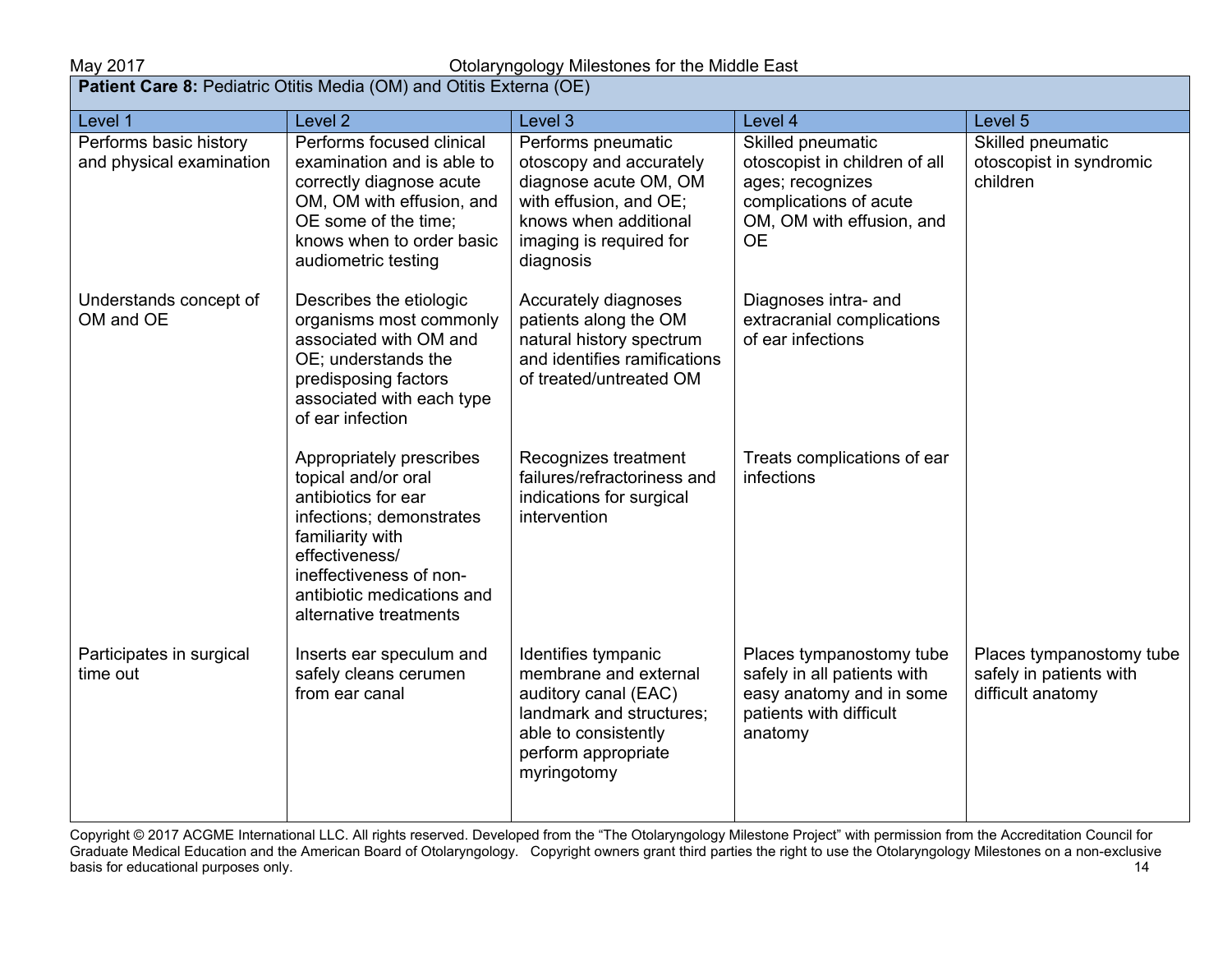| May 2017  |                                  | Otolaryngology Milestones for the Middle East |  |                                                                                                    |  |                                                                                                 |  |                          |  |
|-----------|----------------------------------|-----------------------------------------------|--|----------------------------------------------------------------------------------------------------|--|-------------------------------------------------------------------------------------------------|--|--------------------------|--|
|           | Lists potential<br>complications |                                               |  | Recognizes common<br>complications; obtains<br>appropriate consultations<br>for patient management |  | Recognizes and is able to<br>treat and/or develop<br>treatment plan for<br>common complications |  |                          |  |
|           |                                  |                                               |  |                                                                                                    |  |                                                                                                 |  |                          |  |
| Comments: |                                  |                                               |  |                                                                                                    |  |                                                                                                 |  | Not Yet Achieved Level 1 |  |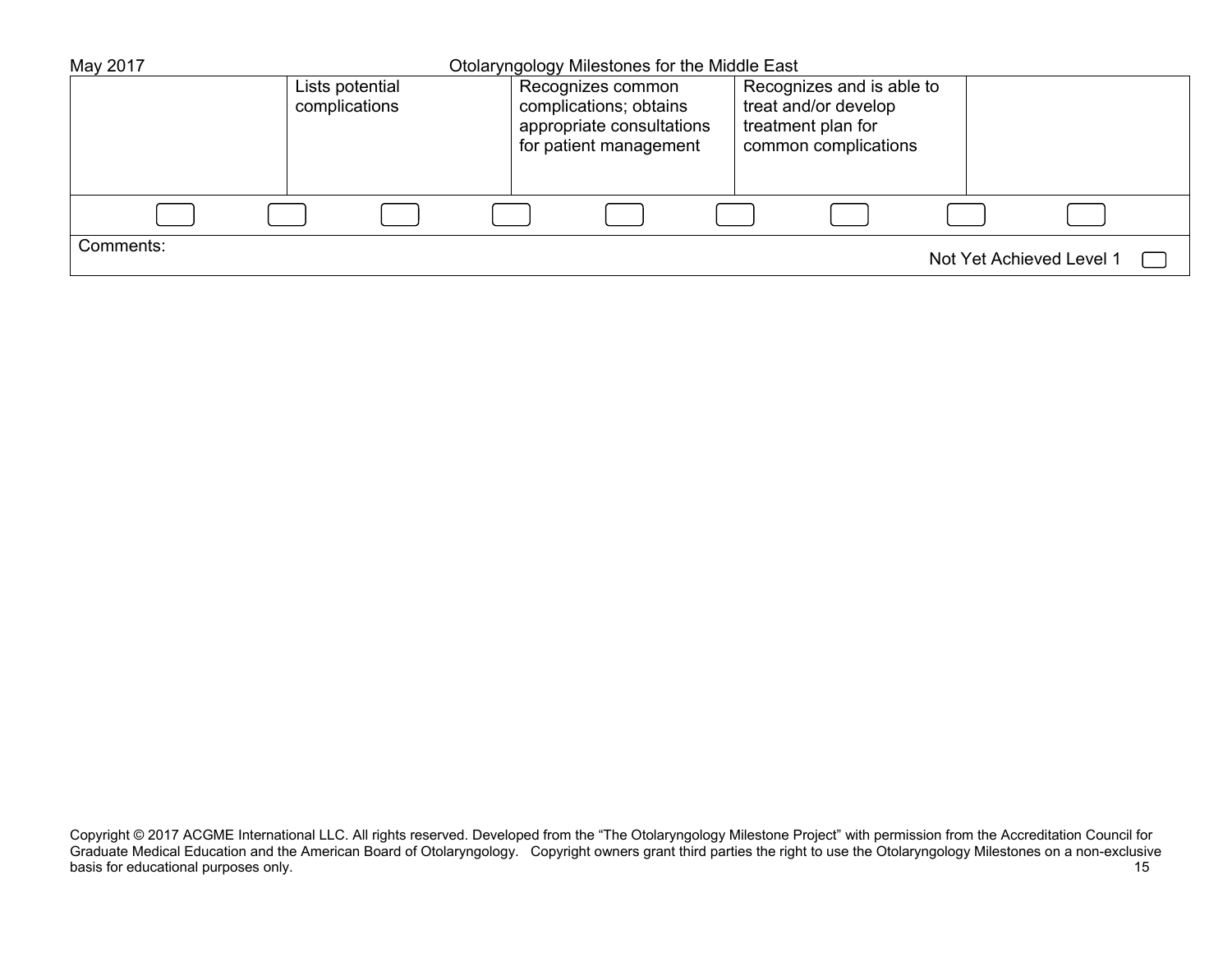## May 2017 Otolaryngology Milestones for the Middle East

| <b>Medical Knowledge 1: Upper Aerodigestive Tract (UADT) Malignancy</b>                    |                                                                                                                                                           |                                                                                                                                                   |                                                                                                                                         |                                                                                      |  |  |  |
|--------------------------------------------------------------------------------------------|-----------------------------------------------------------------------------------------------------------------------------------------------------------|---------------------------------------------------------------------------------------------------------------------------------------------------|-----------------------------------------------------------------------------------------------------------------------------------------|--------------------------------------------------------------------------------------|--|--|--|
| Level 1                                                                                    | Level <sub>2</sub>                                                                                                                                        | Level 3                                                                                                                                           | Level 4                                                                                                                                 | Level 5                                                                              |  |  |  |
| Demonstrates basic<br>understanding of UADT<br>and neck anatomy                            | Demonstrates moderate<br>knowledge of UADT and<br>neck anatomy; teaches<br>anatomy to medical<br>students in the operating<br>room (OR)                   | Demonstrates proficient<br>knowledge of normal<br>anatomy; teaches anatomy<br>to junior residents in the OR                                       | Correlates anatomic<br>knowledge with disease<br>physical examination (PEx)<br>and radiologic findings                                  | Gives lectures on anatomy                                                            |  |  |  |
| Knows normal UADT<br>function (mastication,<br>deglutition, respiration,<br>and phonation) | Knows abnormal UADT<br>physiologic function and<br>locoregional manifestations;<br>knows tobacco is correlated<br>with UADT cancer                        | Knows major risk factors for<br>UADT cancer according to<br>type of cancer                                                                        | Understands molecular basis<br>for UADT cancer; knows<br>benign and malignant<br>differential diagnoses of<br>common site presentations | Articulates treatment<br>protocol specifics for<br>primary chemoradiation<br>therapy |  |  |  |
| Obtains basic history and<br>physical                                                      | Knows most common<br>disease state presentations<br>for UADT malignancies                                                                                 | Knows most common disease<br>progression routes for UADT<br>malignancy                                                                            | Knows staging system for<br>most common UADT cancers,<br>and can accurately stage<br>using available clinical and<br>radiologic data    |                                                                                      |  |  |  |
|                                                                                            | Performs focused history<br>and physical, including<br>clinic laryngoscopy;<br>understands appropriate labs,<br>FNA, and radiologic studies<br>for workup | Interprets appropriate lab,<br>pathologic, and radiologic<br>studies                                                                              | Understands the prognostic<br>indicators of tumor pathology,<br>including molecular markers                                             |                                                                                      |  |  |  |
|                                                                                            | Describes basic treatment<br>algorithm for UADT<br>malignancies                                                                                           | Understands concepts of<br>neo-adjuvant, primary, and<br>adjuvant treatments;<br>describes options for securing<br>the difficult airway in the OR | Describes treatment options<br>based on primary site,<br>disease stage, and patient<br>factors                                          |                                                                                      |  |  |  |
|                                                                                            |                                                                                                                                                           |                                                                                                                                                   |                                                                                                                                         |                                                                                      |  |  |  |
| Comments:<br>Not Yet Achieved Level 1                                                      |                                                                                                                                                           |                                                                                                                                                   |                                                                                                                                         |                                                                                      |  |  |  |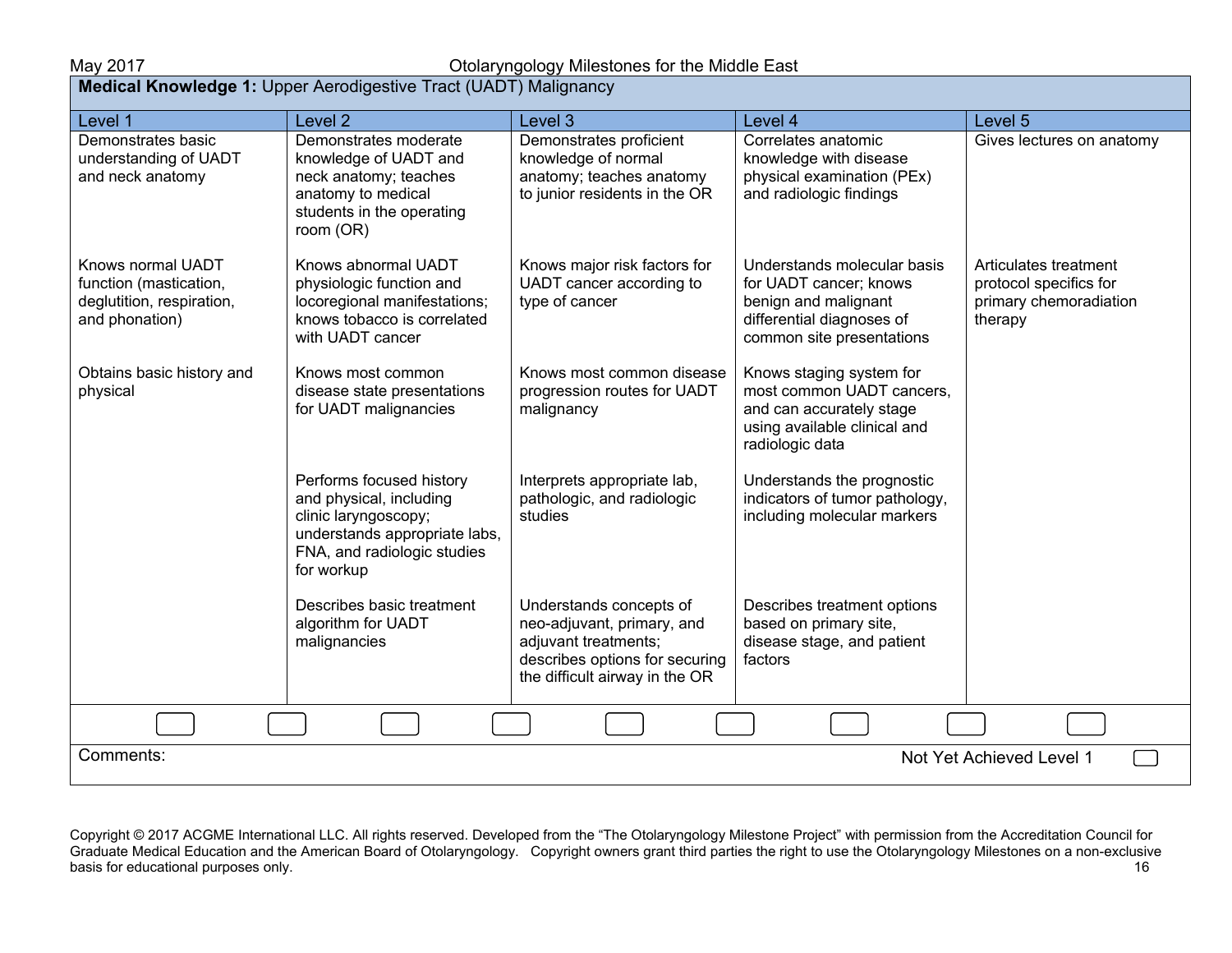|--|

### **Medical Knowledge 2:** Hearing Loss

| Level 1                                                                                | Level <sub>2</sub>                                                                                                                                                                                                              | Level <sub>3</sub>                                                                                                                          | Level 4                                                                                                                                                                           | Level 5                                                   |  |  |  |
|----------------------------------------------------------------------------------------|---------------------------------------------------------------------------------------------------------------------------------------------------------------------------------------------------------------------------------|---------------------------------------------------------------------------------------------------------------------------------------------|-----------------------------------------------------------------------------------------------------------------------------------------------------------------------------------|-----------------------------------------------------------|--|--|--|
| Demonstrates limited<br>knowledge of temporal<br>bone and cochleovestibular<br>anatomy | Demonstrates proficient<br>knowledge of temporal<br>bone and cochleovestibular<br>gross anatomy/embryology                                                                                                                      | Demonstrates proficient<br>knowledge of normal<br>temporal bone and<br>cochleovestibular<br>histopathology                                  | Understands congenital<br>variations of temporal<br>bone and cochleovestibular<br>anatomy                                                                                         | Demonstrates knowledge<br>of central auditory<br>pathways |  |  |  |
| Demonstrates limited<br>understanding of the<br>physiology of hearing                  | Understands normal<br>middle ear mechanics<br>and cochlear physiology                                                                                                                                                           | Generates differential<br>diagnosis for hearing loss<br>in adult patients                                                                   | Generates differential<br>diagnosis for hearing loss<br>in children, and identifies<br>uncommon causes of<br>hearing loss in adults                                               |                                                           |  |  |  |
| Demonstrates limited<br>understanding of the<br>natural history of hearing<br>loss     | Understands the natural<br>history of presbycusis<br>and noise-induced<br>hearing loss                                                                                                                                          | Understands the natural<br>history of adult onset<br>hearing loss                                                                           | Understands the natural<br>history of pediatric hearing<br>loss and uncommon<br>causes of adult-onset<br>hearing loss                                                             |                                                           |  |  |  |
|                                                                                        | Recognizes normal ear<br>exam and normal<br>audiometry; able to<br>identify basic hearing loss<br>classifications on an<br>audiogram; demonstrates<br>limited knowledge of<br>options for diagnostic<br>work-up of hearing loss | Recognizes an abnormal<br>ear exam/audiogram;<br>orders appropriate<br>routine audiometric,<br>laboratory, and imaging<br>tests for work-up | Considers unusual causes<br>for hearing loss and<br>orders/interprets<br>appropriate advanced<br>audiometric, laboratory,<br>and imaging studies                                  |                                                           |  |  |  |
|                                                                                        | Demonstrates awareness<br>of non-surgical aural<br>rehabilitation options;<br>understands importance of<br>hearing surveillance                                                                                                 | Demonstrates<br>comprehensive awareness of<br>aural rehabilitation options,<br>including surgical management<br>of hearing loss             | Describes indications/<br>contraindications and<br>complications of the surgical<br>aural rehabilitation techniques;<br>tailors aural rehabilitation<br>to patient-specific needs |                                                           |  |  |  |
|                                                                                        |                                                                                                                                                                                                                                 |                                                                                                                                             |                                                                                                                                                                                   |                                                           |  |  |  |
| <b>Comments:</b><br>Not Yet Achieved Level 1                                           |                                                                                                                                                                                                                                 |                                                                                                                                             |                                                                                                                                                                                   |                                                           |  |  |  |

Copyright © 2017 ACGME International LLC. All rights reserved. Developed from the "The Otolaryngology Milestone Project" with permission from the Accreditation Council for Graduate Medical Education and the American Board of Otolaryngology. Copyright owners grant third parties the right to use the Otolaryngology Milestones on a non-exclusive basis for educational purposes only. The contract of the contract of the contract of the contract of the contract of the contract of the contract of the contract of the contract of the contract of the contract of the contr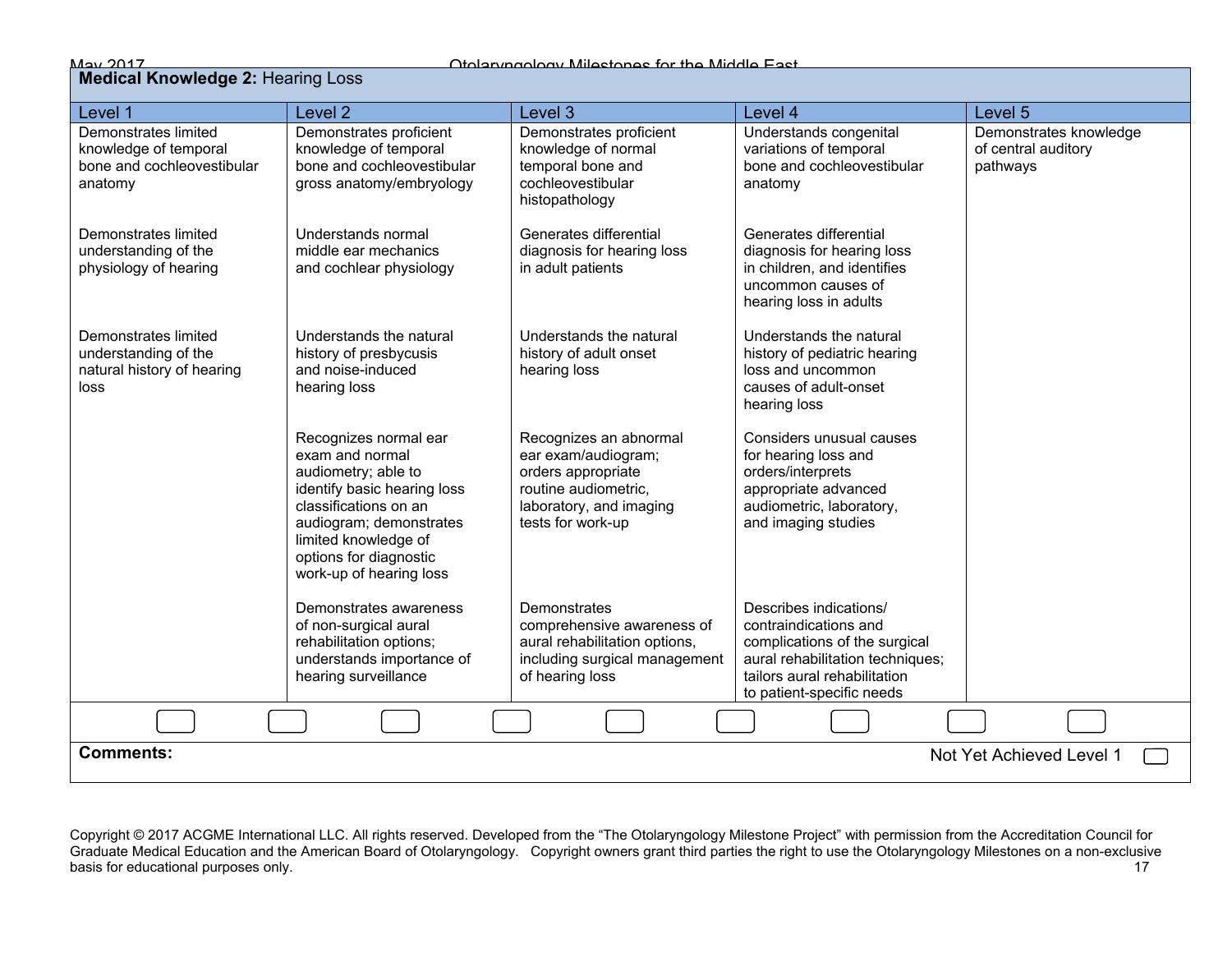Teaches pathophysiology

| <b>Medical Knowledge 3: Dysphagia-Dysphonia</b>                                      |                                                                                    |                                                                                                 |                                                                                                                                |         |  |  |  |
|--------------------------------------------------------------------------------------|------------------------------------------------------------------------------------|-------------------------------------------------------------------------------------------------|--------------------------------------------------------------------------------------------------------------------------------|---------|--|--|--|
| Level 1                                                                              | Level 2                                                                            | Level 3                                                                                         | Level 4                                                                                                                        | Level 5 |  |  |  |
| Demonstrates limited<br>understanding of<br>aerodigestive functional<br>anatomy      | Understands basic<br>anatomy and physiology of<br>voice and swallowing             | Demonstrates mid-level<br>understanding of anatomy<br>and physiology of voice<br>and swallowing | Demonstrates thorough<br>knowledge of anatomy and<br>physiology of voice and<br>swallowing                                     | Teache: |  |  |  |
| Demonstrates limited<br>understanding of common<br>voice and swallowing<br>disorders | Demonstrates basic<br>understanding of common<br>voice and swallowing<br>disorders | Demonstrates mid-level<br>understanding of common<br>voice and swallowing<br>disorders          | Demonstrates<br>comprehensive<br>understanding of most voice<br>and swallowing disorders,<br>including voice and<br>swallowing |         |  |  |  |

| Demonstrates limited<br>knowledge of disease<br>progression and sequelae<br>of untreated voice and<br>swallowing disorders | Understands age-related<br>changes to voice and<br>swallowing                                                                                  | Demonstrates knowledge<br>of disease progression and<br>sequelae of untreated<br>voice and swallowing<br>disorders | including voice and<br>swallowing<br>manifestations of systemic<br>diseases (i.e., autoimmune<br>disorders, sarcoid,<br>neuromuscular disorders)<br>Articulates comprehensive<br>understanding of risk<br>factors and timeframe for<br>malignant<br>transformation of<br>premalignant<br>conditions<br>(laryngopharyngeal<br>reflux disease [LPRD],<br>Barrett's, Dysplasia/<br>Leukoplakia, recurrent<br>respiratory papillomatosis<br>[RRP] |  |
|----------------------------------------------------------------------------------------------------------------------------|------------------------------------------------------------------------------------------------------------------------------------------------|--------------------------------------------------------------------------------------------------------------------|-----------------------------------------------------------------------------------------------------------------------------------------------------------------------------------------------------------------------------------------------------------------------------------------------------------------------------------------------------------------------------------------------------------------------------------------------|--|
| Obtains basic history and<br>physical                                                                                      | Obtains focused history<br>and physical, including<br>clinic laryngoscopy; able to<br>list appropriate diagnostic<br>modalities for work-up of | Interprets appropriate lab,<br>pathologic, and radiologic<br>studies                                               | Correlates laboratory and<br>radiologic work-up with<br>clinical diagnosis                                                                                                                                                                                                                                                                                                                                                                    |  |

Copyright © 2017 ACGME International LLC. All rights reserved. Developed from the "The Otolaryngology Milestone Project" with permission from the Accreditation Council for Graduate Medical Education and the American Board of Otolaryngology. Copyright owners grant third parties the right to use the Otolaryngology Milestones on a non-exclusive basis for educational purposes only. The contract of the contract of the contract of the contract of the contract of the contract of the contract of the contract of the contract of the contract of the contract of the contr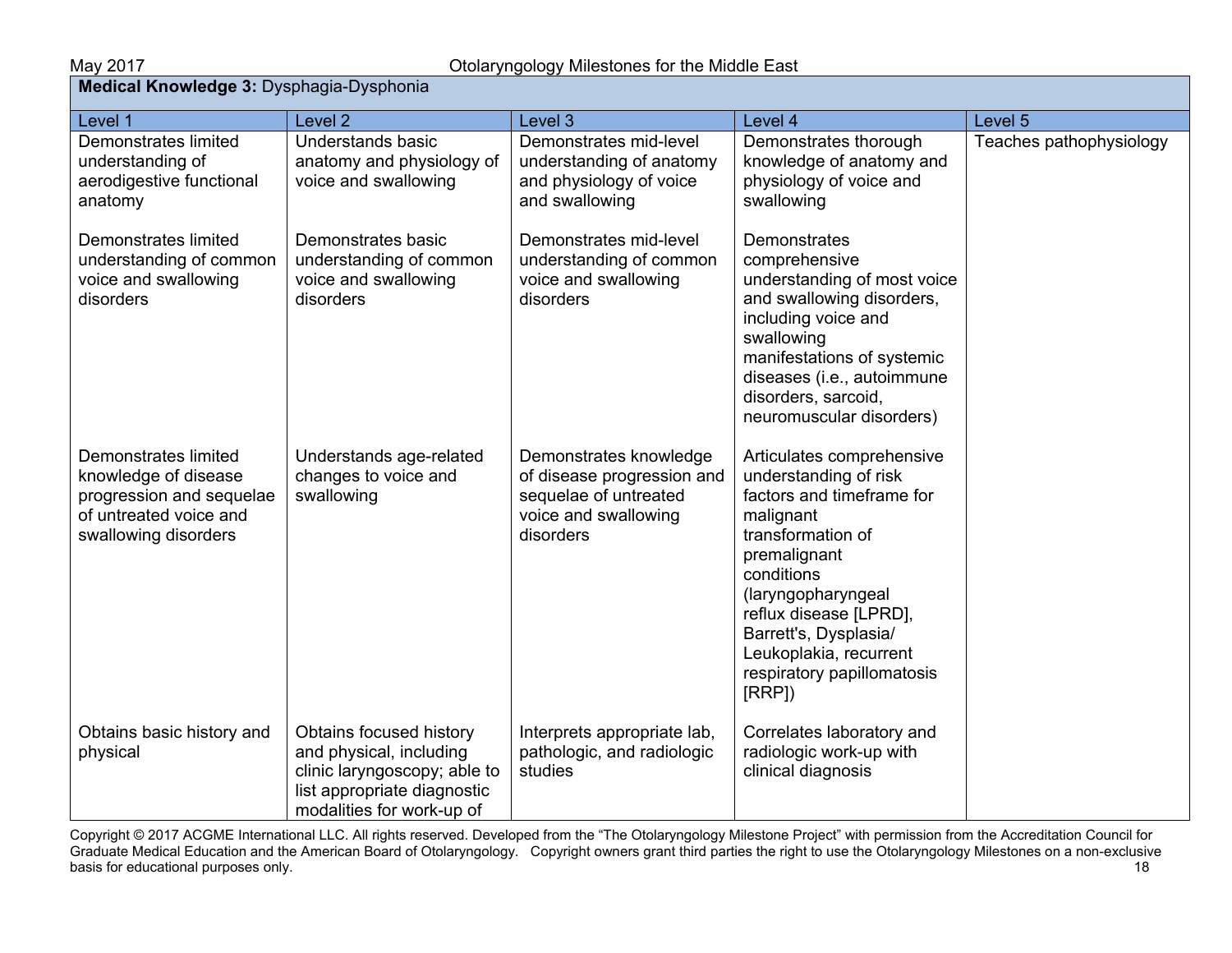| May 2017                                                                                                                           |                                                                                                                                      | Otolaryngology Milestones for the Middle East                                                                                     |                                                                                                                                                                             |                          |
|------------------------------------------------------------------------------------------------------------------------------------|--------------------------------------------------------------------------------------------------------------------------------------|-----------------------------------------------------------------------------------------------------------------------------------|-----------------------------------------------------------------------------------------------------------------------------------------------------------------------------|--------------------------|
|                                                                                                                                    | voice and swallowing<br>disorders                                                                                                    |                                                                                                                                   |                                                                                                                                                                             |                          |
| Demonstrates minimal<br>understanding of<br>treatment options and<br>rationales, and<br>risks/benefits of each<br>treatment option | Demonstrates beginning<br>understanding of<br>treatment options and<br>rationales, and<br>risks/benefits of each<br>treatment option | Demonstrates mid-level<br>understanding of treatment<br>options and rationales, and<br>risks/benefits of each<br>treatment option | Demonstrates<br>understanding of treatment<br>options andrationales,<br>risks/benefits of each<br>treatment option, and<br>surveillance algorithms for<br>malignant disease |                          |
|                                                                                                                                    |                                                                                                                                      |                                                                                                                                   |                                                                                                                                                                             |                          |
| Comments:                                                                                                                          |                                                                                                                                      |                                                                                                                                   |                                                                                                                                                                             | Not Yet Achieved Level 1 |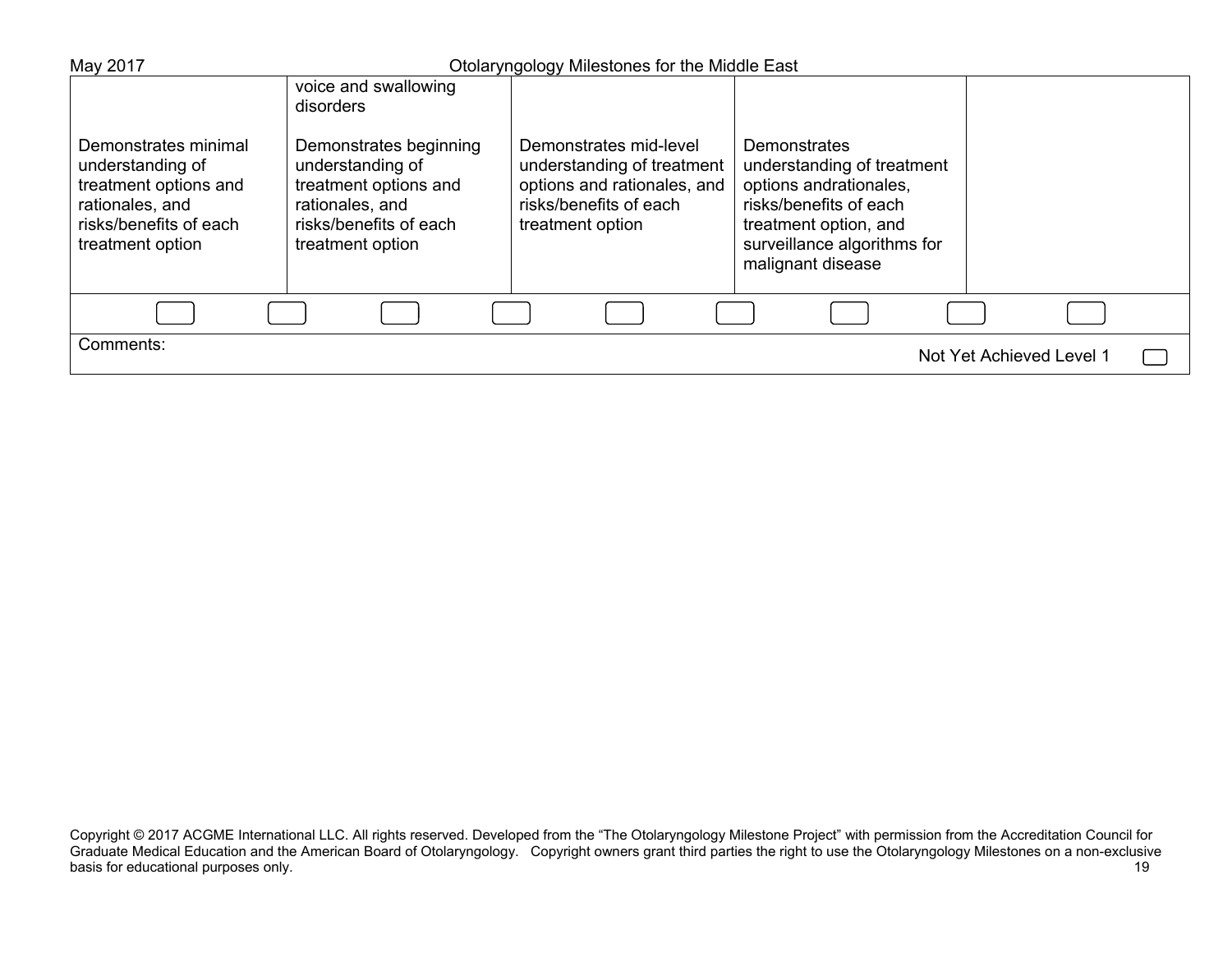| <b>Medical Knowledge 4: Inhalant Allergy</b>                                                       |                                                                                                        |                                                                                                                           |                                                                                                                                                                                                                         |                                                                         |  |  |  |
|----------------------------------------------------------------------------------------------------|--------------------------------------------------------------------------------------------------------|---------------------------------------------------------------------------------------------------------------------------|-------------------------------------------------------------------------------------------------------------------------------------------------------------------------------------------------------------------------|-------------------------------------------------------------------------|--|--|--|
| Level 1                                                                                            | Level <sub>2</sub>                                                                                     | Level 3                                                                                                                   | Level 4                                                                                                                                                                                                                 | Level 5                                                                 |  |  |  |
| Demonstrates familiarity<br>with basic nasal anatomy<br>and normal respiratory<br>mucosa histology | Demonstrates basic<br>understanding of<br>derangements in nasal<br>anatomy and mucosal<br>inflammation | Demonstrates knowledge<br>of histopathology of<br>allergic rhinitis and<br>anatomic factors affecting<br>the nasal airway | Demonstrates thorough<br>understanding of anatomic<br>impact of allergic<br>inflammation on the nasal<br>airway                                                                                                         | Demonstrates advanced<br>understanding of allergy<br>diagnostic testing |  |  |  |
| Demonstrates familiarity<br>with normal functions of<br>nasal mucosa and nasal<br>cavities         | Knows pathophysiology<br>of allergic rhinitis (AR)                                                     | Knows pathophysiology<br>of non-allergic rhinitis                                                                         | Distinguishes<br>presentations of allergic<br>and non-allergic rhinitis<br>patients; demonstrates<br>knowledge of cellular and<br>molecular features of<br>inhalant allergy                                             | Is facile with multiple<br>methods of<br>immunotherapy                  |  |  |  |
| Demonstrates limited<br>knowledge of allergy<br>work-up                                            | Describes comorbidities<br>in AR                                                                       | Describes the natural<br>history and components<br>of severity in allergic<br>disease                                     | Describes systems for AR<br>subtype and severity (e.g.,<br>seasonal vs. perennial,<br>intermittent vs. persistent,<br>etc.) and incorporates<br>knowledge of severity and<br>natural history into patient<br>management |                                                                         |  |  |  |
|                                                                                                    | Demonstrates familiarity<br>with clinical presentations<br>of allergic disease                         | Demonstrates knowledge<br>of testing methods in<br>allergic disease                                                       | <b>Combines clinical features</b><br>and test results to<br>correctly diagnose allergic<br>disease                                                                                                                      |                                                                         |  |  |  |
|                                                                                                    | Prescribes basic medical<br>treatment for AR                                                           | Prescribes advanced<br>medical treatment for<br>allergic disease                                                          | Demonstrates a working<br>knowledge of<br>immunotherapy for<br>allergic disease                                                                                                                                         |                                                                         |  |  |  |
|                                                                                                    |                                                                                                        |                                                                                                                           |                                                                                                                                                                                                                         |                                                                         |  |  |  |
| Comments:<br>Not Yet Achieved Level 1                                                              |                                                                                                        |                                                                                                                           |                                                                                                                                                                                                                         |                                                                         |  |  |  |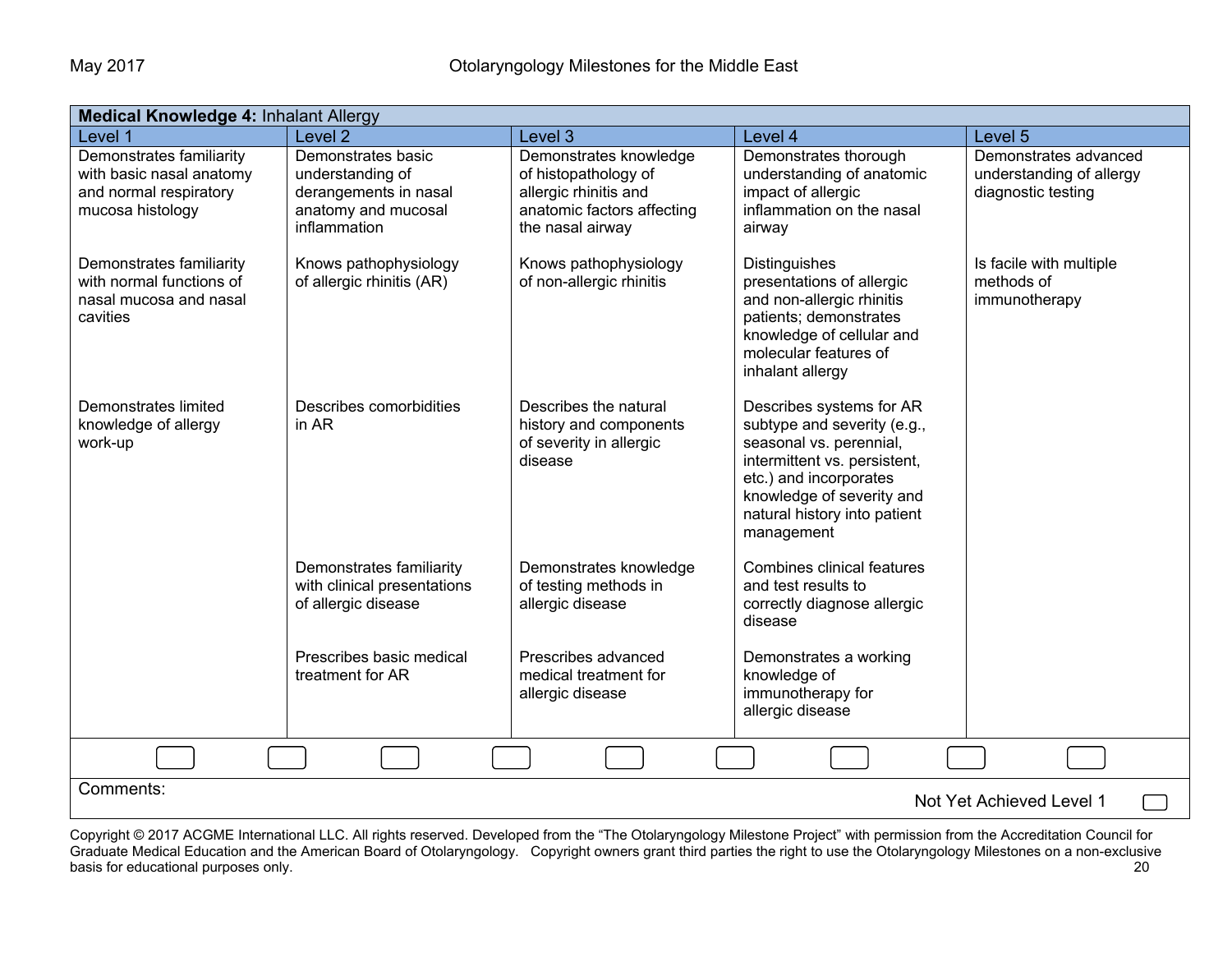| <b>Systems-Based Practice 1: Patient Safety and Quality Improvement</b>                |                                                                                                                                   |                                                                                                             |                                                                                                                         |                                                                                                                       |  |  |  |
|----------------------------------------------------------------------------------------|-----------------------------------------------------------------------------------------------------------------------------------|-------------------------------------------------------------------------------------------------------------|-------------------------------------------------------------------------------------------------------------------------|-----------------------------------------------------------------------------------------------------------------------|--|--|--|
| Level 1                                                                                | Level 2                                                                                                                           | Level 3                                                                                                     | Level 4                                                                                                                 | Level 5                                                                                                               |  |  |  |
| Demonstrates knowledge<br>of common patient safety<br>events                           | Identifies system factors<br>that lead to patient safety<br>events                                                                | Participates in analysis of<br>patient safety events<br>(simulated or actual)                               | Conducts analysis of<br>patient safety events and<br>offers error prevention<br>strategies (simulated or<br>actual)     | Actively engages teams<br>and processes to modify<br>systems to prevent patient<br>safety events                      |  |  |  |
| Demonstrates knowledge<br>of how to report patient<br>safety events                    | Reports patient safety<br>events through institutional<br>reporting systems (actual<br>or simulated)                              | Participates in disclosure<br>of patient safety events to<br>patients and families<br>(simulated or actual) | Discloses patient safety<br>events to patients and<br>families (simulated or<br>actual)                                 | Role models or mentors<br>others in the disclosure of<br>patient safety events                                        |  |  |  |
| Demonstrates knowledge<br>of basic quality<br>improvement<br>methodologies and metrics | Describes local quality<br>improvement initiatives<br>(e.g., community<br>vaccination rate, infection<br>rate, smoking cessation) | Participates in local<br>quality improvement<br>initiatives                                                 | Demonstrates the skills<br>required to identify,<br>develop, implement, and<br>analyze a quality<br>improvement project | Creates, implements, and<br>assesses quality<br>improvement initiatives at<br>the institutional or<br>community level |  |  |  |
|                                                                                        |                                                                                                                                   |                                                                                                             |                                                                                                                         |                                                                                                                       |  |  |  |
| Comments:<br>Not Yet Achieved Level 1                                                  |                                                                                                                                   |                                                                                                             |                                                                                                                         |                                                                                                                       |  |  |  |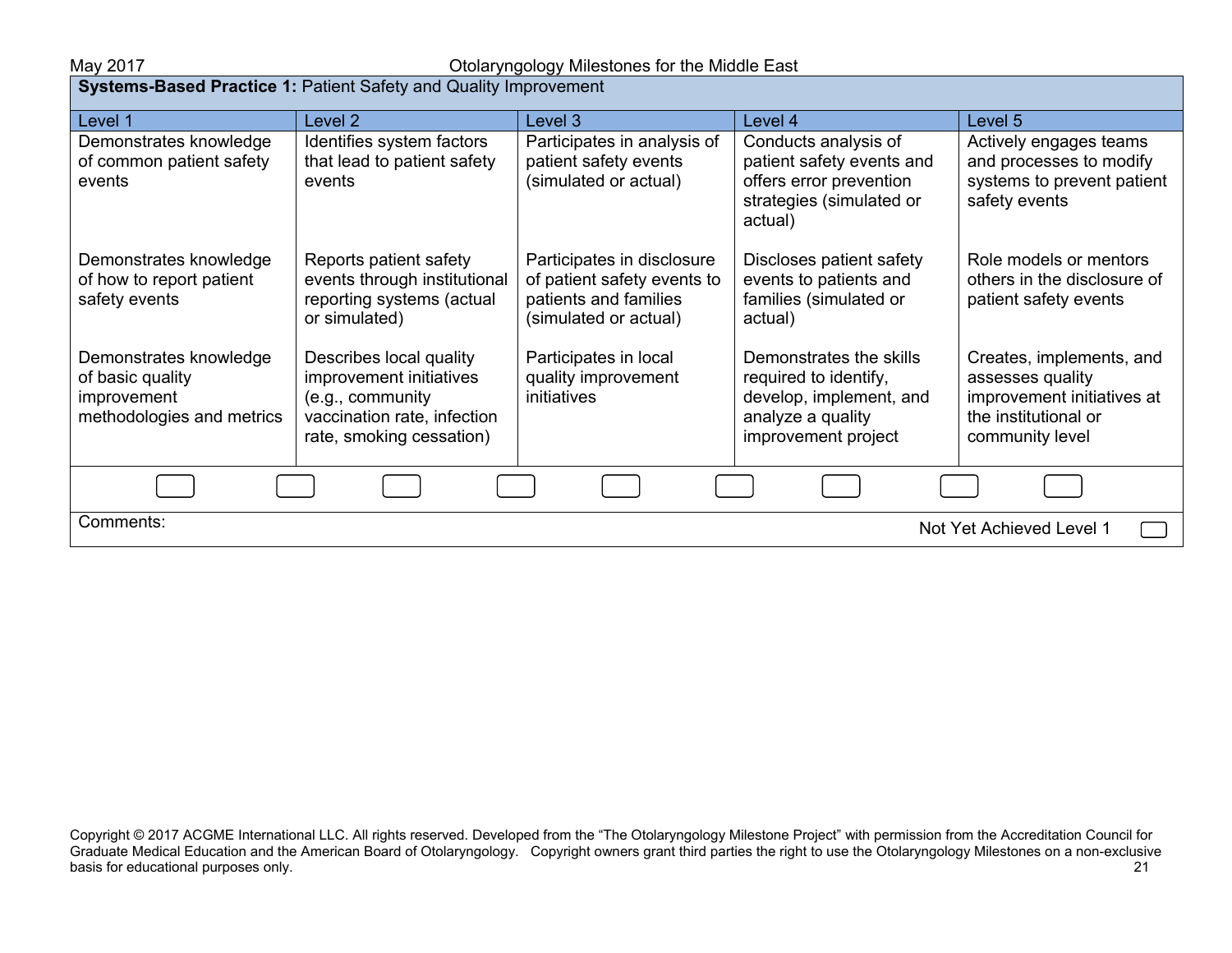### May 2017 Otolaryngology Milestones for the Middle East

| Systems-Based Practice 2: System Navigation for Patient-Centered Care                    |                                                                                                                                        |                                                                                                                                             |                                                                                                                                                                               |                                                                                                                                 |  |
|------------------------------------------------------------------------------------------|----------------------------------------------------------------------------------------------------------------------------------------|---------------------------------------------------------------------------------------------------------------------------------------------|-------------------------------------------------------------------------------------------------------------------------------------------------------------------------------|---------------------------------------------------------------------------------------------------------------------------------|--|
| Level 1                                                                                  | Level 2                                                                                                                                | Level 3                                                                                                                                     | Level 4                                                                                                                                                                       | Level 5                                                                                                                         |  |
| Demonstrates knowledge<br>of care coordination                                           | Coordinates care of<br>patients in routine clinical<br>situations effectively<br>utilizing the roles of the<br>interprofessional teams | Coordinates care of<br>patients in complex<br>clinical situations<br>effectively utilizing the<br>roles of their<br>interprofessional teams | Role models effective<br>coordination of patient-<br>centered care among<br>different disciplines and<br>specialties                                                          | Analyzes the process of<br>care coordination and<br>leads in the design and<br>implementation of<br>improvements                |  |
| Identifies key elements for<br>safe and effective<br>transitions of care and<br>handoffs | Performs safe and<br>effective transitions of<br>care/handoffs in routine<br>clinical situations                                       | Performs safe and<br>effective transitions of<br>care/handoffs in complex<br>clinical situations                                            | Role models and<br>advocates for safe and<br>effective transitions of<br>care/handoffs within and<br>across health care delivery<br>systems, including<br>outpatient settings | Improves quality of<br>transitions of care within<br>and across health care<br>delivery systems to<br>optimize patient outcomes |  |
| Demonstrates knowledge<br>of population and<br>community health needs<br>and disparities | Identifies specific<br>population and community<br>health needs and<br>inequities for their local<br>population                        | Uses local resources<br>effectively to meet the<br>needs of a patient<br>population and community                                           | Participates in changing<br>and adapting practice to<br>provide for the needs of<br>specific populations                                                                      | Leads innovations and<br>advocates for populations<br>and communities with<br>health care inequities                            |  |
|                                                                                          |                                                                                                                                        |                                                                                                                                             |                                                                                                                                                                               |                                                                                                                                 |  |
| Comments:<br>Not Yet Achieved Level 1                                                    |                                                                                                                                        |                                                                                                                                             |                                                                                                                                                                               |                                                                                                                                 |  |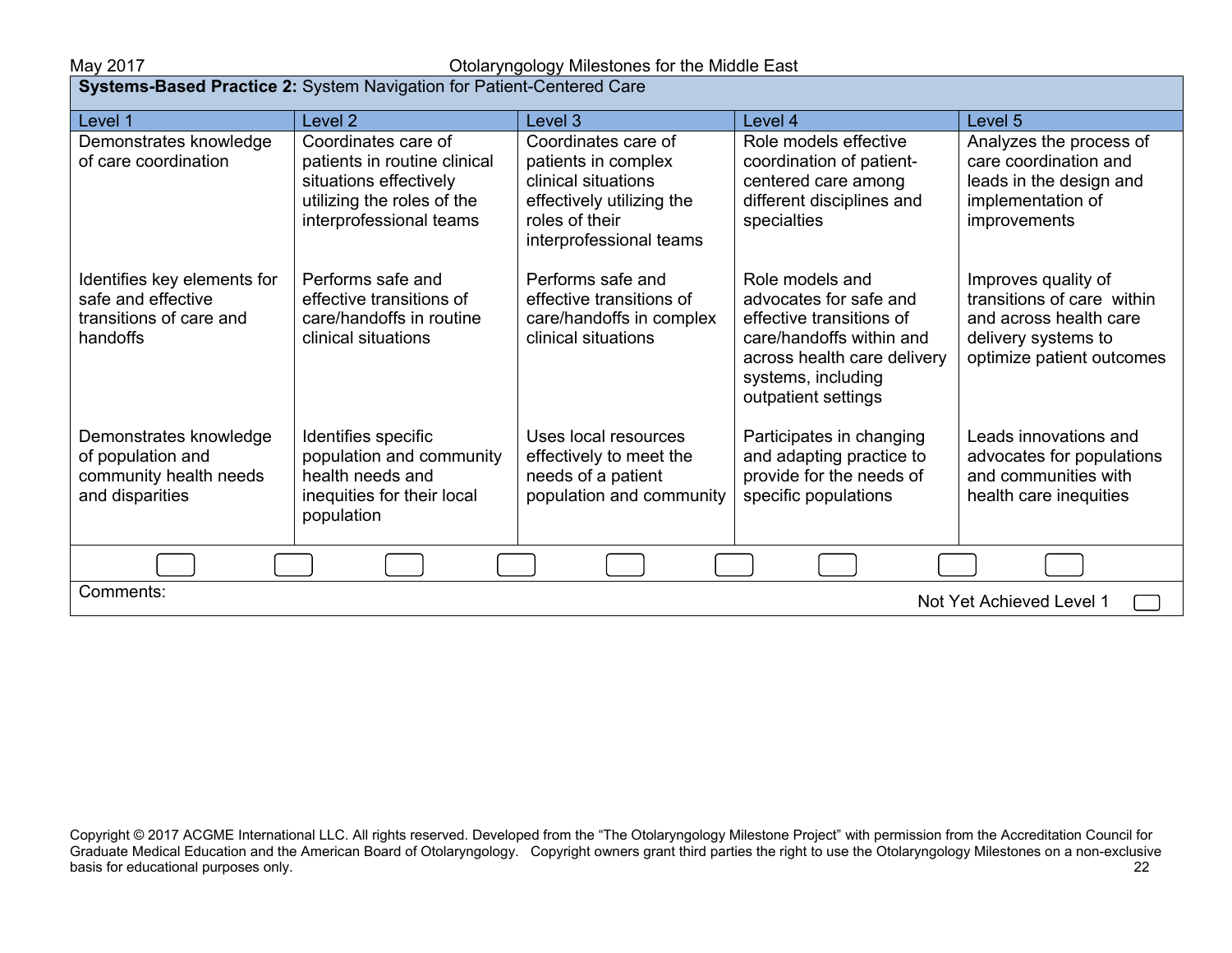| <b>Systems-Based Practice 3: Physician Role in Health Care Systems</b>                                                                         |                                                                                                                                  |                                                                                                                                                                      |                                                                                                                                                                      |                                                                                                                        |  |  |
|------------------------------------------------------------------------------------------------------------------------------------------------|----------------------------------------------------------------------------------------------------------------------------------|----------------------------------------------------------------------------------------------------------------------------------------------------------------------|----------------------------------------------------------------------------------------------------------------------------------------------------------------------|------------------------------------------------------------------------------------------------------------------------|--|--|
| Level 1                                                                                                                                        | Level <sub>2</sub>                                                                                                               | Level 3                                                                                                                                                              | Level 4                                                                                                                                                              | Level 5                                                                                                                |  |  |
| Identifies components of<br>the complex health care<br>system                                                                                  | Describes the physician's<br>role and how the<br>interrelated components of<br>complex health care<br>system impact patient care | Analyzes how personal<br>practice affects the system<br>(e.g., length of stay,<br>readmission rates, clinical<br>efficiency)                                         | Manages the interrelated<br>components of the<br>complex health care<br>systems for efficient and<br>effective patient care                                          | Advocates for or leads<br>change to enhance<br>systems for high value,<br>efficient, and effective<br>patient care     |  |  |
| Describes basic health<br>payment systems,<br>including government,<br>private, public, and<br>uninsured care and<br>different practice models | Delivers care informed by<br>patient specific payment<br>model                                                                   | Utilizes shared decision<br>making in patient care,<br>taking into consideration<br>payment models                                                                   | Advocates for patient care<br>understanding the<br>limitations of each<br>patient's payment model<br>(e.g., community<br>resources, patient<br>assistance resources) | Participates in advocacy<br>activities for health policy<br>to better align payment<br>systems with high value<br>care |  |  |
|                                                                                                                                                |                                                                                                                                  | Identifies resources and<br>effectively plans for<br>transition to practice (e.g.,<br>information technology,<br>legal, billing and coding,<br>financial, personnel) | Describes basic elements<br>needed to transition to<br>practice (e.g., contract<br>negotiations, malpractice<br>insurance, government<br>regulation, compliance)     |                                                                                                                        |  |  |
|                                                                                                                                                |                                                                                                                                  |                                                                                                                                                                      |                                                                                                                                                                      |                                                                                                                        |  |  |
| Comments:<br>Not Yet Achieved Level 1                                                                                                          |                                                                                                                                  |                                                                                                                                                                      |                                                                                                                                                                      |                                                                                                                        |  |  |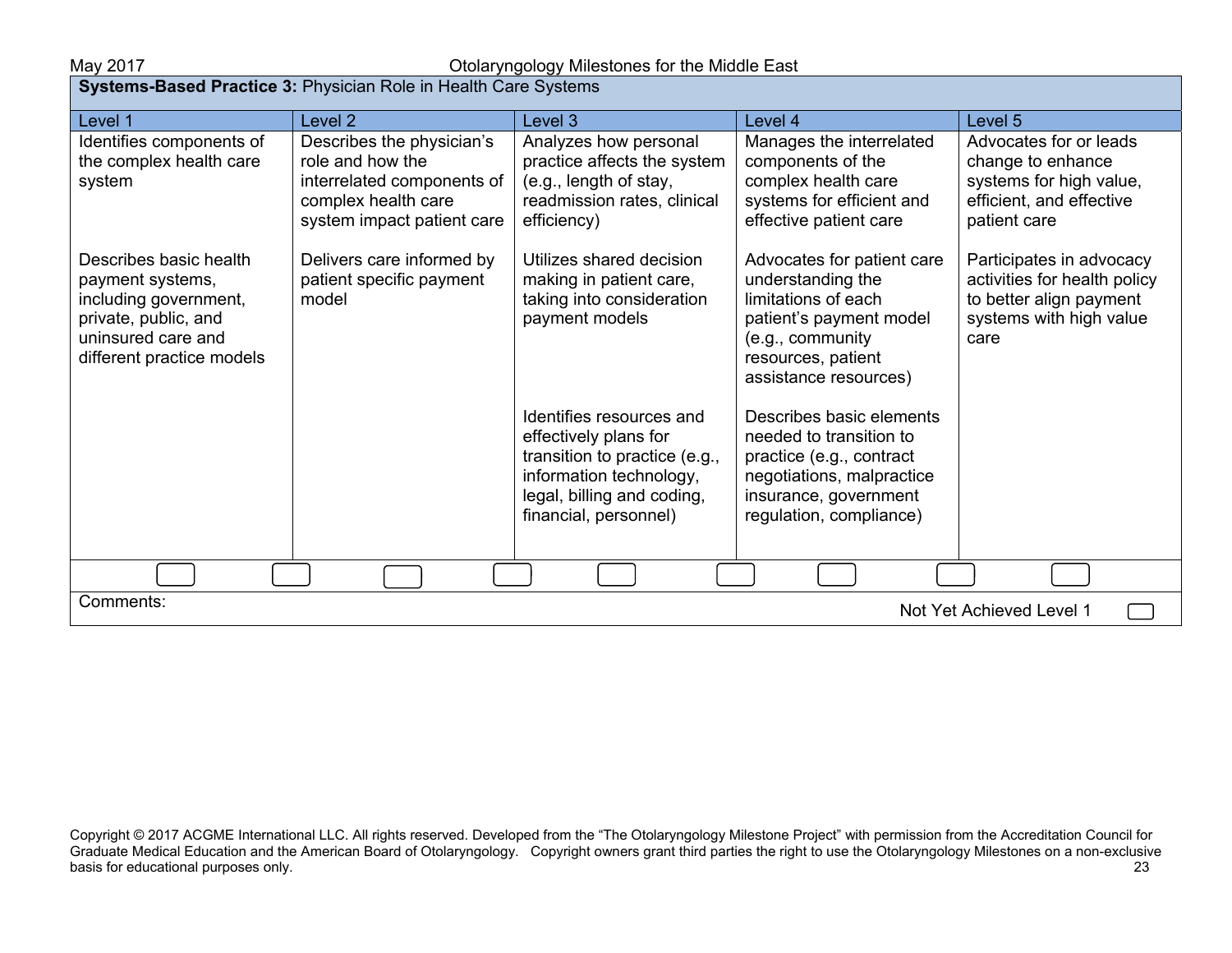| Practice-Based Learning and Improvement 1: Evidence-Based and Informed Practice                                                                                        |                                                                                                                                        |                                                                                                                                             |                                                                                                                                                                                |                                                                                                                                                               |  |
|------------------------------------------------------------------------------------------------------------------------------------------------------------------------|----------------------------------------------------------------------------------------------------------------------------------------|---------------------------------------------------------------------------------------------------------------------------------------------|--------------------------------------------------------------------------------------------------------------------------------------------------------------------------------|---------------------------------------------------------------------------------------------------------------------------------------------------------------|--|
| Level 1<br>Demonstrates how to<br>access and use available<br>evidence, and incorporate<br>patient preferences and<br>values in order to care for a<br>routine patient | Level 2<br>Articulates clinical<br>questions and elicits<br>patient preferences and<br>values in order to guide<br>evidence-based care | Level 3<br>Locates and applies the<br>best available evidence,<br>integrated with patient<br>preference, to the care<br>of complex patients | Level 4<br>Critically appraises and<br>applies evidence even in<br>the face of uncertainty and<br>conflicting evidence to<br>guide care, tailored to the<br>individual patient | Level 5<br>Coaches others to critically<br>appraise and apply<br>evidence for complex<br>patients, and/or<br>participates in the<br>development of guidelines |  |
|                                                                                                                                                                        |                                                                                                                                        |                                                                                                                                             |                                                                                                                                                                                |                                                                                                                                                               |  |
| Comments:                                                                                                                                                              |                                                                                                                                        |                                                                                                                                             |                                                                                                                                                                                | Not Yet Achieved Level 1                                                                                                                                      |  |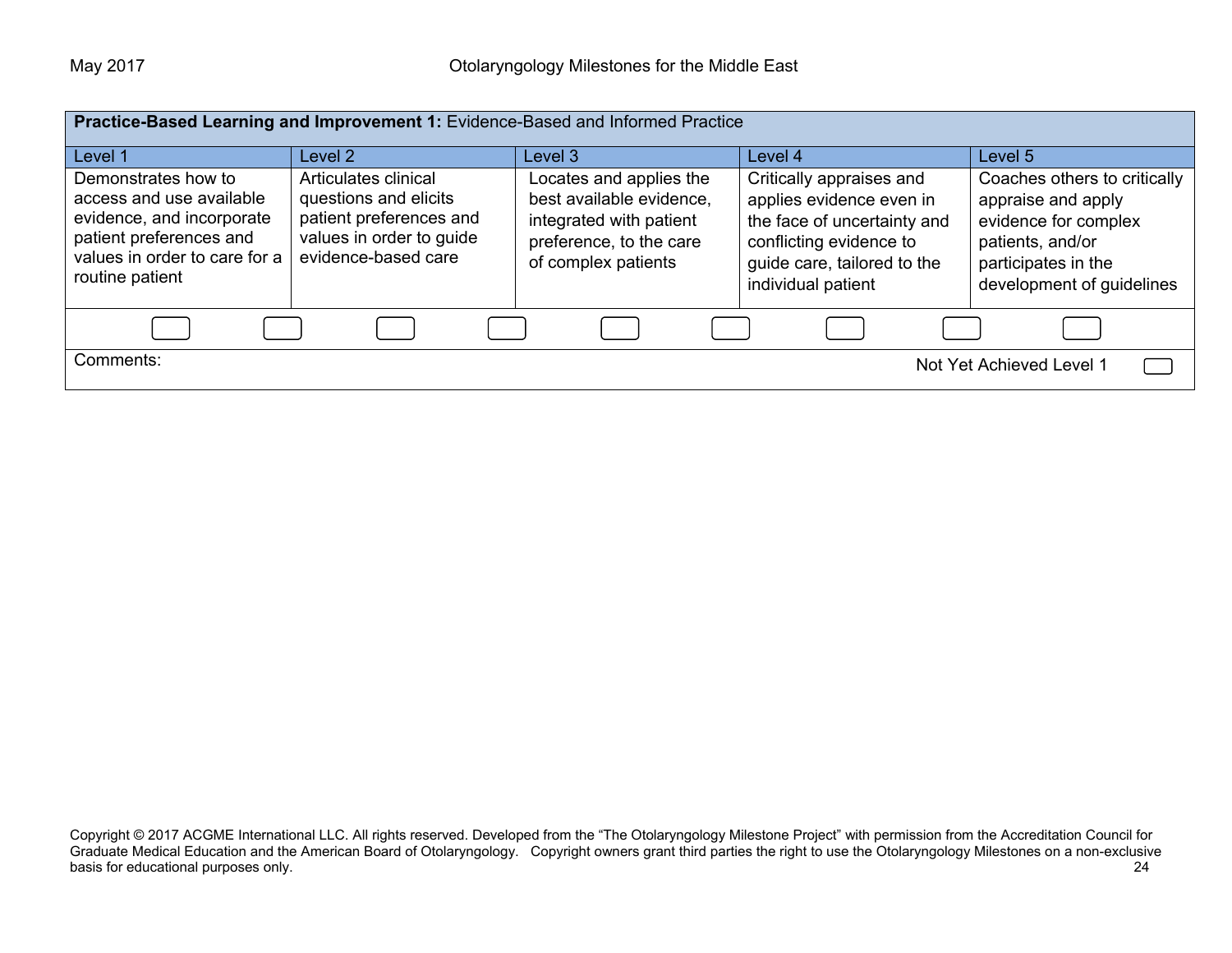| Practice-Based Learning and Improvement 2: Reflective Practice and Commitment to Personal Growth      |                                                                                                                        |                                                                                                                                            |                                                                                                                                      |                                                                                            |  |
|-------------------------------------------------------------------------------------------------------|------------------------------------------------------------------------------------------------------------------------|--------------------------------------------------------------------------------------------------------------------------------------------|--------------------------------------------------------------------------------------------------------------------------------------|--------------------------------------------------------------------------------------------|--|
| Level 1                                                                                               | Level 2                                                                                                                | Level 3                                                                                                                                    | Level 4                                                                                                                              | Level 5                                                                                    |  |
| Accepts responsibility for<br>personal and professional<br>development by<br>establishing goals       | Demonstrates openness to<br>performance data<br>(feedback and other input)<br>in order to inform goals                 | Seeks performance data<br>episodically, with<br>adaptability and humility                                                                  | Intentionally seeks<br>performance data<br>consistently, with<br>adaptability and humility                                           | Role models consistently<br>seeking performance data,<br>with adaptability and<br>humility |  |
| Identifies the factors that<br>contribute to gap(s)<br>between expectations and<br>actual performance | Analyzes and reflects on<br>the factors that contribute<br>to gap(s) between<br>expectations and actual<br>performance | Analyzes, reflects on, and<br>institutes behavioral<br>change(s) to narrow the<br>gap(s) between<br>expectations and actual<br>performance | Challenges assumptions<br>and considers alternatives<br>in narrowing the gap $(s)$<br>between expectations and<br>actual performance | Coaches others on<br>reflective practice                                                   |  |
| <b>Actively seeks</b><br>opportunities to improve                                                     | Designs and implements a<br>learning plan, with<br>prompting                                                           | Independently creates and<br>implements a learning plan                                                                                    | Uses performance data to<br>measure the effectiveness<br>of the learning plan and,<br>when necessary, improves<br>ıt                 | Facilitates the design and<br>implementation of learning<br>plans for others               |  |
|                                                                                                       |                                                                                                                        |                                                                                                                                            |                                                                                                                                      |                                                                                            |  |
| Comments:<br>Not Yet Achieved Level 1                                                                 |                                                                                                                        |                                                                                                                                            |                                                                                                                                      |                                                                                            |  |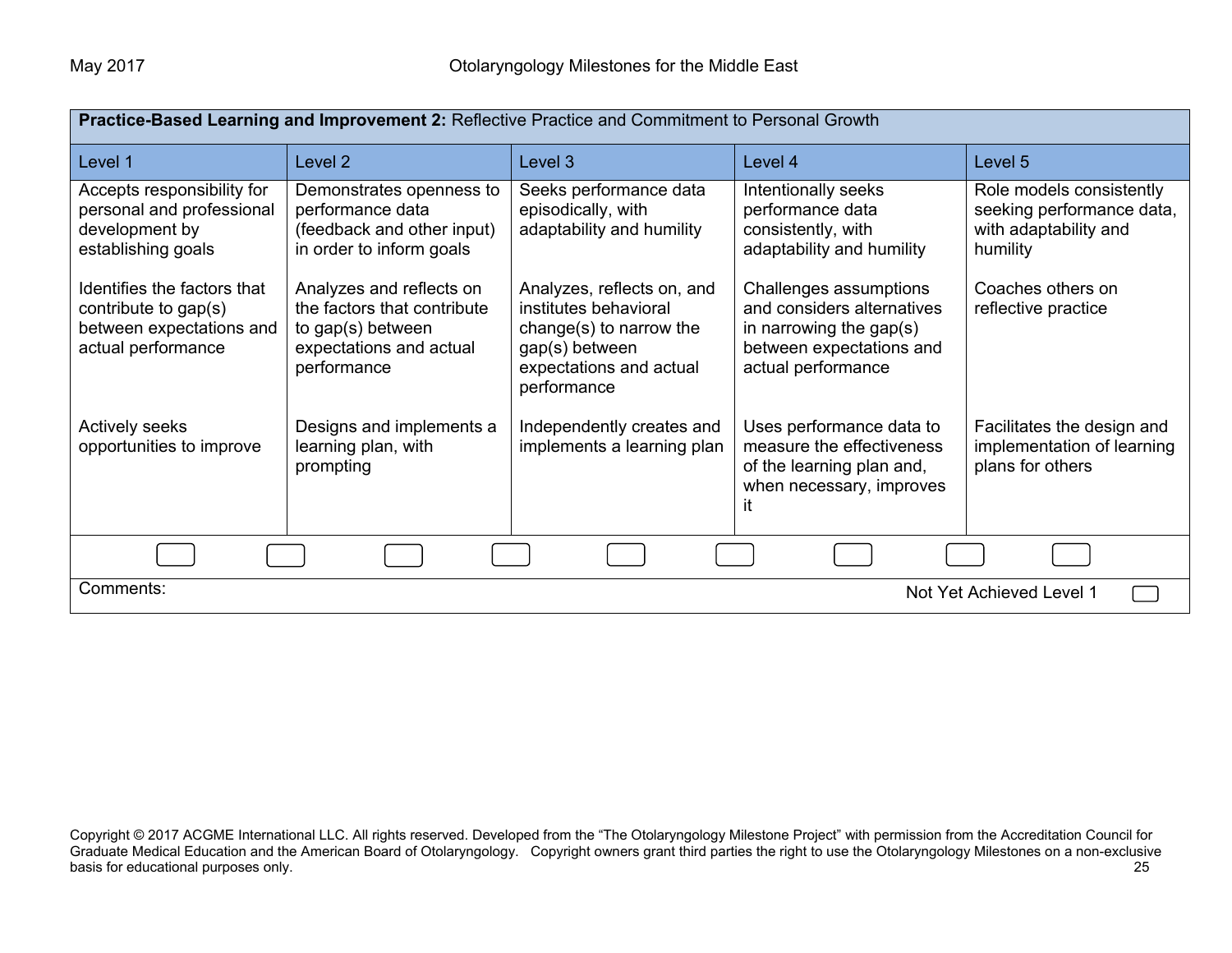| Professionalism 1: Professional Behavior and Ethical Principles                                                                                                                                                                                    |                                                                             |                                                                                            |                                                                                                                                                                                                              |                                                                                                                                           |  |
|----------------------------------------------------------------------------------------------------------------------------------------------------------------------------------------------------------------------------------------------------|-----------------------------------------------------------------------------|--------------------------------------------------------------------------------------------|--------------------------------------------------------------------------------------------------------------------------------------------------------------------------------------------------------------|-------------------------------------------------------------------------------------------------------------------------------------------|--|
| Level 1                                                                                                                                                                                                                                            | Level <sub>2</sub>                                                          | Level 3                                                                                    | Level 4                                                                                                                                                                                                      | Level 5                                                                                                                                   |  |
| Identifies and describes<br>potential triggers for<br>professionalism lapses                                                                                                                                                                       | Demonstrates insight into<br>professional behavior in<br>routine situations | Demonstrates professional<br>behavior in complex or<br>stressful situations                | Recognizes situations that<br>may trigger professionalism<br>lapses and intervenes to<br>prevent lapses in self and<br>others                                                                                | Coaches others when their<br>behavior fails to meet<br>professional expectations                                                          |  |
| Describes when and<br>how to appropriately<br>report professionalism<br>lapses, including<br>strategies for<br>addressing common<br><b>barriers</b>                                                                                                | Takes responsibility for<br>own professionalism<br>lapses                   | Analyzes complex<br>situations using ethical<br>principles                                 | Recognizes and utilizes<br>appropriate resources for<br>managing and resolving<br>ethical dilemmas as needed<br>(e.g., ethics consultations,<br>literature review, risk<br>management/legal<br>consultation) | Identifies and seeks to<br>address system-level<br>factors that induce or<br>exacerbate ethical<br>problems or impede their<br>resolution |  |
| Demonstrates<br>knowledge of the ethical<br>principles underlying<br>informed consent,<br>surrogate decision<br>making, advance<br>directives,<br>confidentiality, error<br>disclosure, stewardship<br>of limited resources.<br>and related topics | Analyzes straightforward<br>situations using ethical<br>principles          | Recognizes need to seek<br>help in managing and<br>resolving complex ethical<br>situations |                                                                                                                                                                                                              |                                                                                                                                           |  |
|                                                                                                                                                                                                                                                    |                                                                             |                                                                                            |                                                                                                                                                                                                              |                                                                                                                                           |  |
| Comments:<br>Not Yet Achieved Level 1                                                                                                                                                                                                              |                                                                             |                                                                                            |                                                                                                                                                                                                              |                                                                                                                                           |  |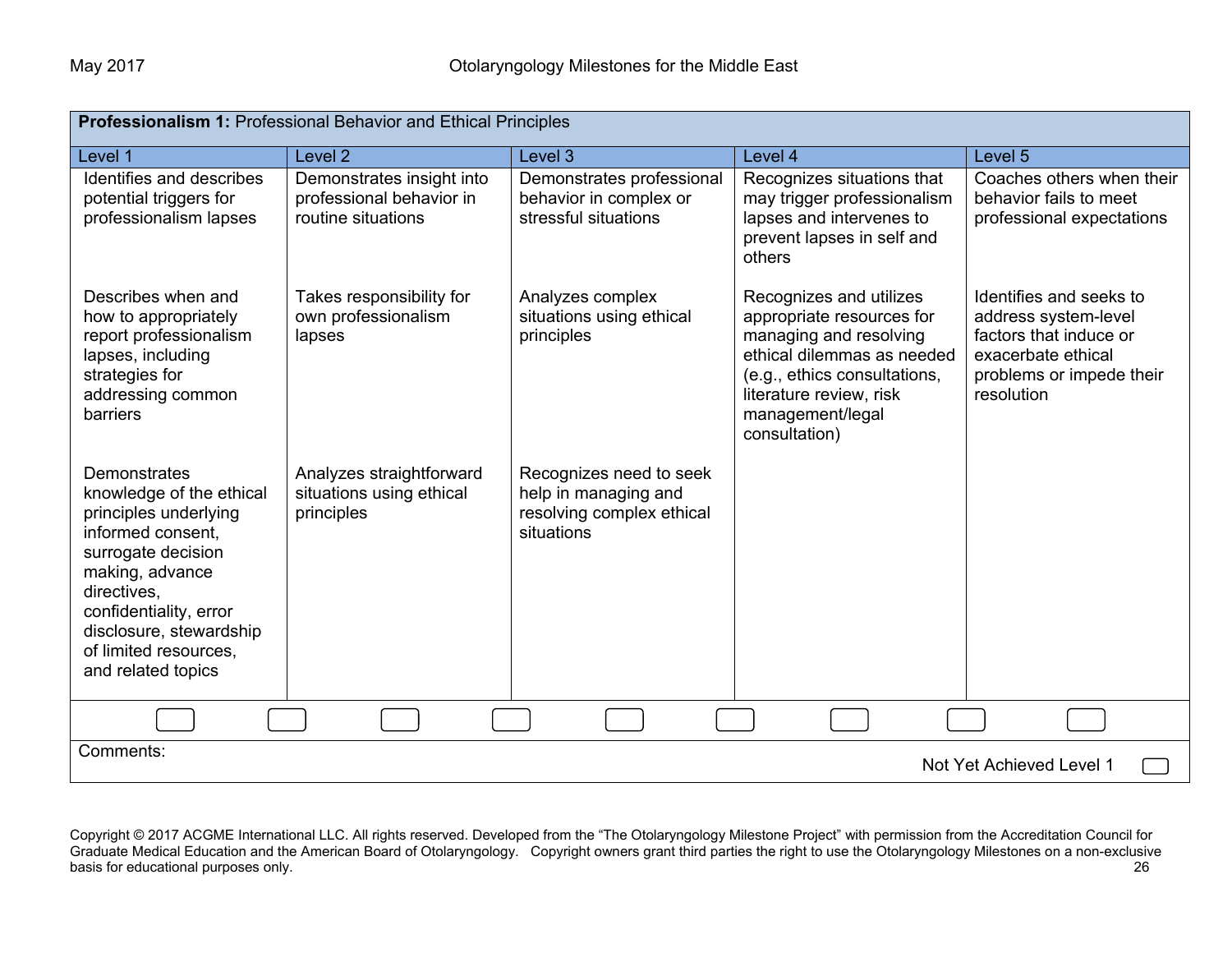| Professionalism 2: Accountability/Conscientiousness                                                                                                                                                                 |                                                                                                                                  |                                                                                                                                               |                                                                                                                             |                                       |  |
|---------------------------------------------------------------------------------------------------------------------------------------------------------------------------------------------------------------------|----------------------------------------------------------------------------------------------------------------------------------|-----------------------------------------------------------------------------------------------------------------------------------------------|-----------------------------------------------------------------------------------------------------------------------------|---------------------------------------|--|
| Level 1                                                                                                                                                                                                             | Level 2                                                                                                                          | Level 3                                                                                                                                       | Level 4                                                                                                                     | Level 5                               |  |
| Takes responsibility for<br>failure to complete tasks<br>and responsibilities,<br>identifies potential<br>contributing factors, and<br>describes strategies for<br>ensuring timely task<br>completion in the future | Performs tasks and<br>responsibilities in a<br>timely manner with<br>appropriate attention to<br>detail in routine<br>situations | Performs tasks and<br>responsibilities in a<br>timely manner with<br>appropriate attention to<br>detail in complex or<br>stressful situations | Recognizes situations<br>that may impact others'<br>ability to complete tasks<br>and responsibilities in a<br>timely manner | Takes ownership of<br>system outcomes |  |
| Responds promptly to<br>requests or reminders to<br>complete tasks and<br>responsibilities                                                                                                                          | Recognizes situations<br>that may impact own<br>ability to complete tasks<br>and responsibilities in a<br>timely manner          | Proactively implements<br>strategies to ensure that<br>the needs of patients,<br>teams, and systems are<br>met                                |                                                                                                                             |                                       |  |
|                                                                                                                                                                                                                     |                                                                                                                                  |                                                                                                                                               |                                                                                                                             |                                       |  |
| Comments:<br>Not Yet Achieved Level 1                                                                                                                                                                               |                                                                                                                                  |                                                                                                                                               |                                                                                                                             |                                       |  |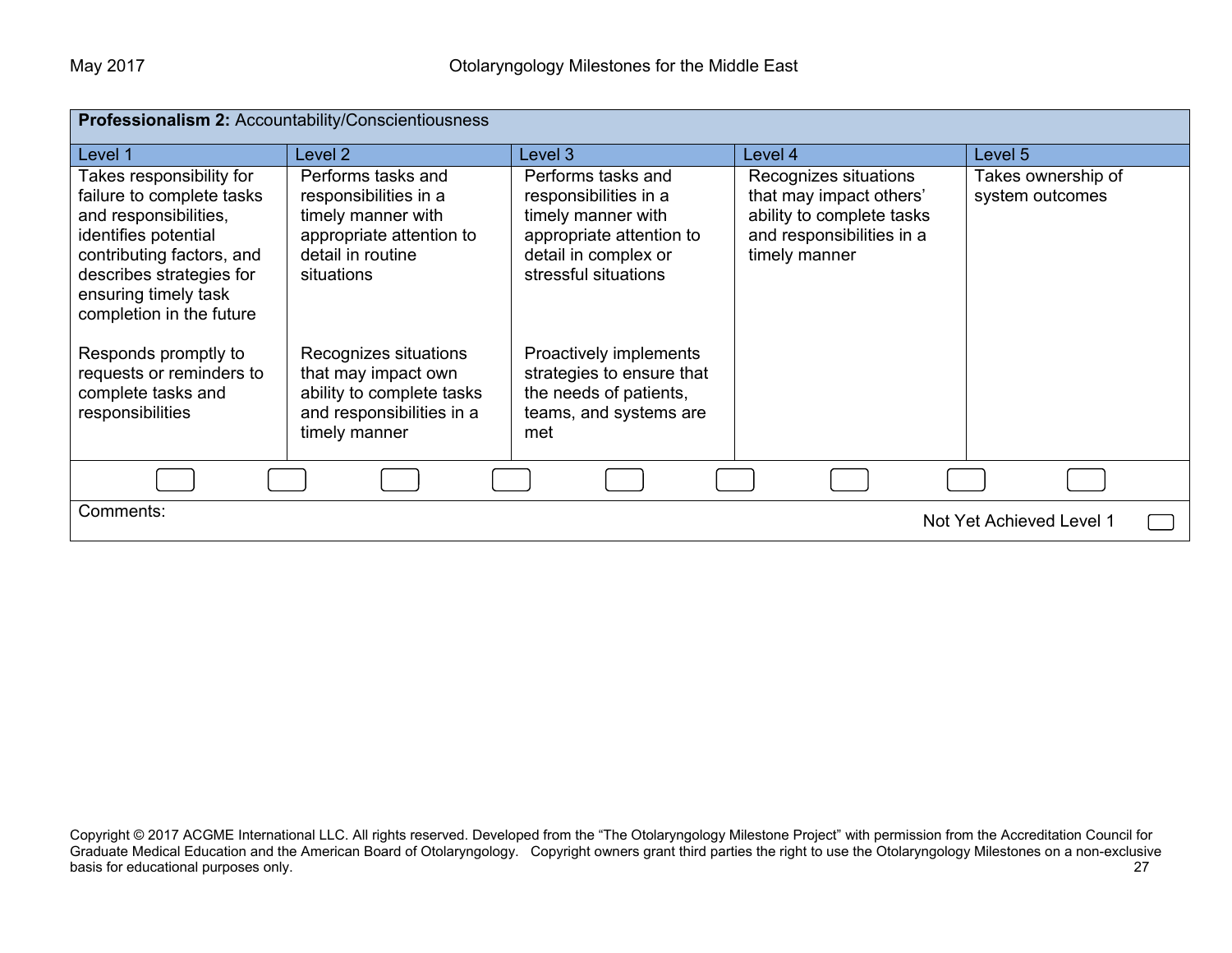| Professionalism 3: Self-Awareness and Help-Seeking                                  |                                                                                  |                                                                                                                        |                                                                                                                  |                                                                                                                                 |  |
|-------------------------------------------------------------------------------------|----------------------------------------------------------------------------------|------------------------------------------------------------------------------------------------------------------------|------------------------------------------------------------------------------------------------------------------|---------------------------------------------------------------------------------------------------------------------------------|--|
| Level 1                                                                             | Level <sub>2</sub>                                                               | Level 3                                                                                                                | Level 4                                                                                                          | Level 5                                                                                                                         |  |
| Recognizes status of<br>personal and<br>professional well-being,<br>with assistance | Independently<br>recognizes status of<br>personal and<br>professional well-being | With assistance,<br>proposes a plan to<br>optimize personal and<br>professional well-being                             | Independently develops a<br>plan to optimize personal<br>and professional well-being                             | Coaches others when<br>emotional responses or<br>limitations in<br>knowledge/skills do not<br>meet professional<br>expectations |  |
| Recognizes limits in the<br>knowledge/skills of self<br>or team, with assistance    | Independently<br>recognizes limits in the<br>knowledge/skills of self<br>or team | With assistance,<br>proposes a plan to<br>remediate or improve<br>limits in the<br>knowledge/skills of self<br>or team | Independently develops a<br>plan to remediate or<br>improve limits in the<br>knowledge/skills of self or<br>team |                                                                                                                                 |  |
|                                                                                     | <b>Demonstrates</b><br>appropriate help-seeking<br>behaviors                     |                                                                                                                        |                                                                                                                  |                                                                                                                                 |  |
|                                                                                     |                                                                                  |                                                                                                                        |                                                                                                                  |                                                                                                                                 |  |
| Comments:<br>Not Yet Achieved Level 1                                               |                                                                                  |                                                                                                                        |                                                                                                                  |                                                                                                                                 |  |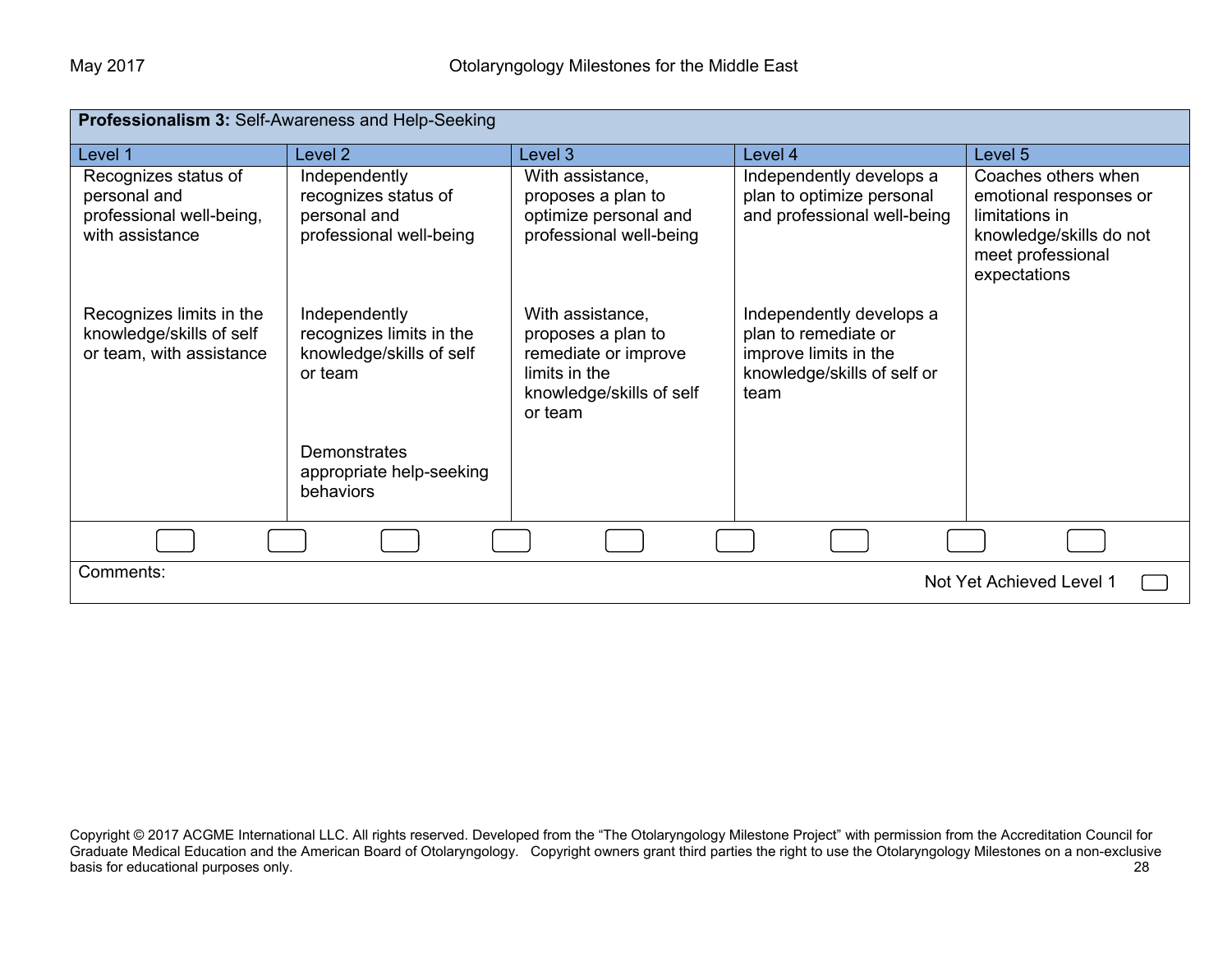| Interpersonal and Communication Skills 1: Patient- and Family-Centered Communication                                                                                                       |                                                                                                                                                                                                                         |                                                                                                                                                                                                   |                                                                                                                                                                            |                                                                                                                                              |  |
|--------------------------------------------------------------------------------------------------------------------------------------------------------------------------------------------|-------------------------------------------------------------------------------------------------------------------------------------------------------------------------------------------------------------------------|---------------------------------------------------------------------------------------------------------------------------------------------------------------------------------------------------|----------------------------------------------------------------------------------------------------------------------------------------------------------------------------|----------------------------------------------------------------------------------------------------------------------------------------------|--|
| Level 1                                                                                                                                                                                    | Level 2                                                                                                                                                                                                                 | Level 3                                                                                                                                                                                           | Level 4                                                                                                                                                                    | Level 5                                                                                                                                      |  |
| Uses language and non-<br>verbal behavior to<br>demonstrate respect and<br>establish rapport                                                                                               | Establishes a therapeutic<br>relationship in<br>straightforward<br>encounters using active<br>listening and clear<br>language                                                                                           | Establishes a therapeutic<br>relationship<br>in challenging patient<br>encounters                                                                                                                 | Easily establishes<br>therapeutic relationships,<br>with attention to<br>patient/family concerns<br>and context, regardless of<br>complexity                               | Mentors others in situational<br>awareness and critical self-<br>reflection to consistently<br>develop positive therapeutic<br>relationships |  |
| Identifies common barriers to<br>effective communication<br>(e.g., language, disability)<br>while accurately<br>communicating own role<br>within the health care system                    | Identifies complex barriers<br>to effective<br>communication (e.g.,<br>health literacy, cultural)                                                                                                                       | When prompted, reflects<br>on personal biases while<br>attempting to minimize<br>communication barriers                                                                                           | Independently recognizes<br>personal biases while<br>attempting to proactively<br>minimize communication<br>barriers                                                       | Role models self-<br>awareness practice while<br>identifying teaching a<br>contextual approach to<br>minimize communication<br>barriers      |  |
| Identifies the need to adjust<br>communication strategies<br>based on assessment of<br>patient/family expectations<br>and understanding of their<br>health status and treatment<br>options | Organizes and initiates<br>communication with<br>patients/families by<br>introducing stakeholders,<br>setting the agenda,<br>clarifying expectations,<br>and verifying an<br>understanding of the<br>clinical situation | With guidance, sensitively<br>and compassionately<br>delivers medical<br>information; elicits<br>patient/family values, goals<br>and preferences; and<br>acknowledges uncertainty<br>and conflict | Independently uses<br>shared decision making to<br>align patient/family<br>values, goals, and<br>preferences with<br>treatment options to make<br>a personalized care plan | Role models shared<br>decision making in<br>patient/family<br>communication in situations<br>with a high degree of<br>uncertainty/conflict   |  |
|                                                                                                                                                                                            |                                                                                                                                                                                                                         |                                                                                                                                                                                                   |                                                                                                                                                                            |                                                                                                                                              |  |
| Comments:<br>Not Yet Achieved Level 1                                                                                                                                                      |                                                                                                                                                                                                                         |                                                                                                                                                                                                   |                                                                                                                                                                            |                                                                                                                                              |  |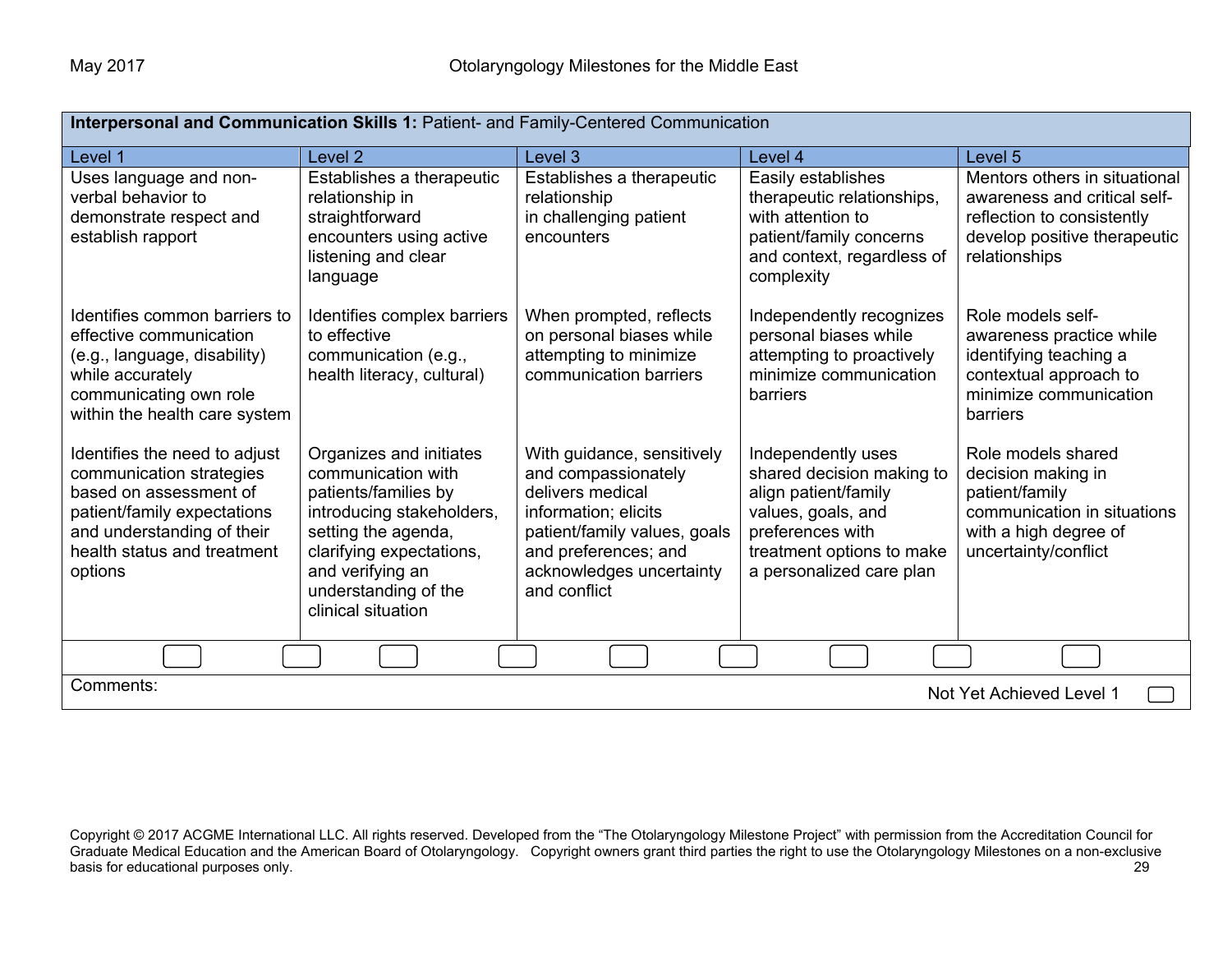| Interpersonal and Communication Skills 2: Interprofessional and Team Communication |                                                                                 |                                                                            |                                                                                                                 |                                                                                                                                                 |  |
|------------------------------------------------------------------------------------|---------------------------------------------------------------------------------|----------------------------------------------------------------------------|-----------------------------------------------------------------------------------------------------------------|-------------------------------------------------------------------------------------------------------------------------------------------------|--|
| Level 1                                                                            | Level <sub>2</sub>                                                              | Level 3                                                                    | Level 4                                                                                                         | Level 5                                                                                                                                         |  |
| Respectfully requests a<br>consultation                                            | Clearly and concisely<br>requests a consultation                                | Checks own<br>understanding of<br>consultant<br>recommendations            | Coordinates<br>recommendations from<br>different members of the<br>health care team to<br>optimize patient care | Role models flexible<br>communication strategies<br>that value input from all<br>health care team<br>members, resolving<br>conflict when needed |  |
| Respectfully receives a<br>consultation request                                    | Clearly and concisely<br>responds to a consultation<br>request                  | Checks understanding of<br>recommendations when<br>providing consultation  | Communicates feedback<br>and constructive criticism to<br>superiors                                             | Facilitates regular health<br>care team-based feedback<br>in complex situations                                                                 |  |
| Uses language that<br>values all members of<br>the health care team                | Communicates<br>information effectively<br>with all health care team<br>members | Uses active listening to<br>adapt communication<br>style to fit team needs |                                                                                                                 |                                                                                                                                                 |  |
|                                                                                    | Solicits feedback on<br>performance as a member<br>of the health care team      | Communicates concerns<br>and provides feedback to<br>peers and learners    |                                                                                                                 |                                                                                                                                                 |  |
|                                                                                    |                                                                                 |                                                                            |                                                                                                                 |                                                                                                                                                 |  |
| Comments:<br>Not Yet Achieved Level 1                                              |                                                                                 |                                                                            |                                                                                                                 |                                                                                                                                                 |  |